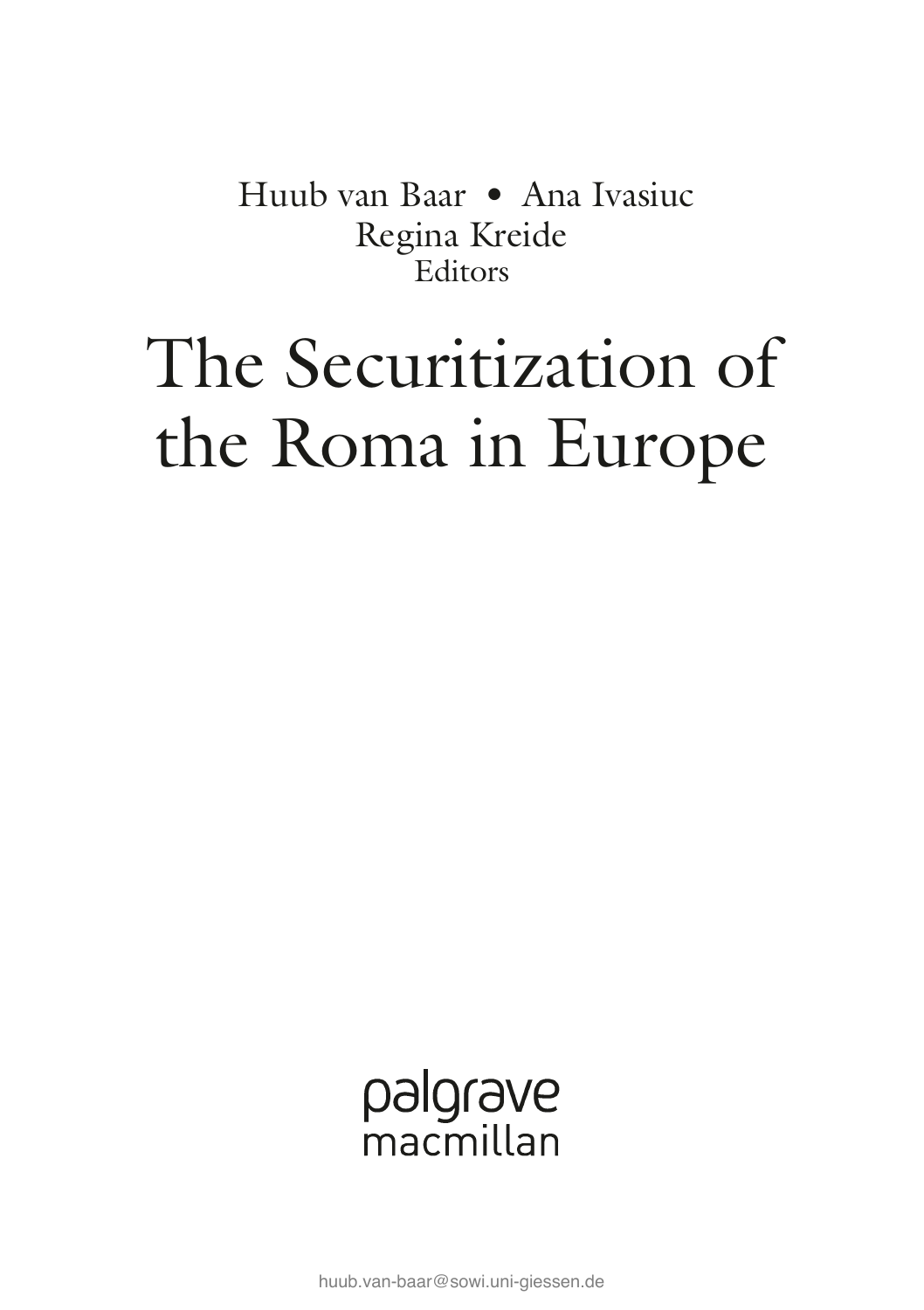*Editors* Huub van Baar Justus Liebig University Giessen Giessen, Germany

Ana Ivasiuc Justus Liebig University Giessen Giessen, Germany

Regina Kreide Justus Liebig University Giessen Giessen, Germany

#### Human Rights Interventions<br>ISBN 978-3-319-77034-5 ISBN 978-3-319-77035-2 (eBook) <https://doi.org/10.1007/978-3-319-77035-2>

Library of Congress Control Number: 2018935401

© The Editor(s) (if applicable) and The Author(s) 2019

This work is subject to copyright. All rights are solely and exclusively licensed by the Publisher, whether the whole or part of the material is concerned, specifically the rights of translation, reprinting, reuse of illustrations, recitation, broadcasting, reproduction on microfilms or in any other physical way, and transmission or information storage and retrieval, electronic adaptation, computer software, or by similar or dissimilar methodology now known or hereafter developed.

The use of general descriptive names, registered names, trademarks, service marks, etc. in this publication does not imply, even in the absence of a specific statement, that such names are exempt from the relevant protective laws and regulations and therefore free for general use. The publisher, the authors, and the editors are safe to assume that the advice and information in this book are believed to be true and accurate at the date of publication. Neither the publisher nor the authors or the editors give a warranty, express or implied, with respect to the material contained herein or for any errors or omissions that may have been made. The publisher remains neutral with regard to jurisdictional claims in published maps and institutional affiliations.

Cover image: Image (detail) of the public art installation "Safe European Home?" by Damian John Le Bas and Delaine Le Bas. Photograph by Damian James Le Bas

Cover design by Fatima Jamadar

Printed on acid-free paper

This Palgrave Macmillan imprint is published by the registered company Springer International Publishing AG part of Springer Nature. The registered company address is: Gewerbestrasse 11, 6330 Cham, Switzerland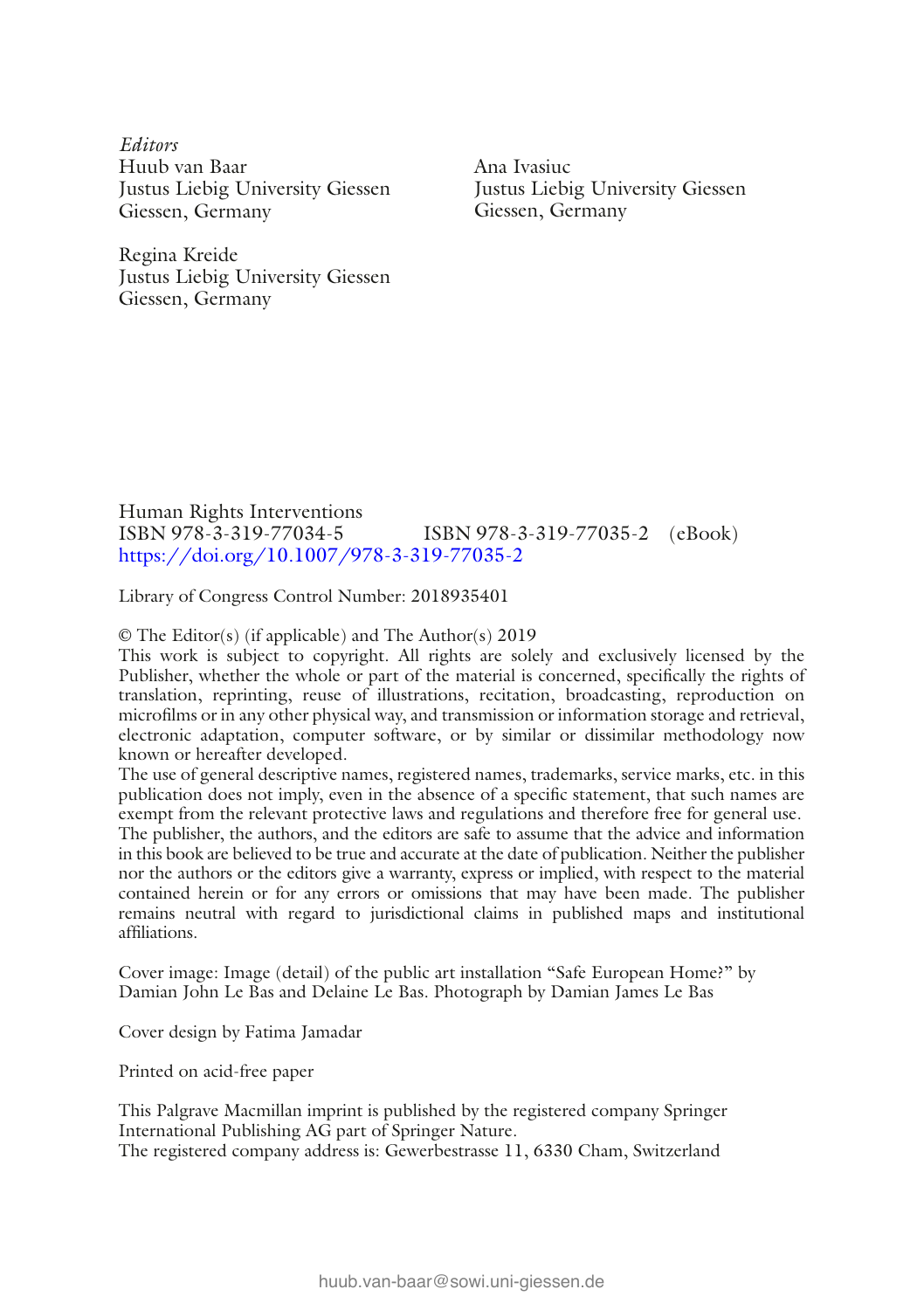# **CONTENTS**

| $\bf{l}$                | The European Roma and Their Securitization: Contexts,<br><b>Junctures, Challenges</b><br>Huub van Baar, Ana Ivasiuc, and Regina Kreide | 1  |
|-------------------------|----------------------------------------------------------------------------------------------------------------------------------------|----|
|                         | <b>Part I</b> Mobility                                                                                                                 | 27 |
|                         | 2 The Securitization of Roma Mobilities<br>and the Re-bordering of Europe<br>Nicholas De Genova                                        | 29 |
| 3                       | <b>Crossing (Out) Borders: Human Rights</b><br>and the Securitization of Roma Minorities<br>Regina Kreide                              | 45 |
| $\overline{\mathbf{4}}$ | <b>Domestic Versus State Reason? How Roma Migrants</b><br>in France Deal with Their Securitization<br>Olivier Legros and Marion Lièvre | 67 |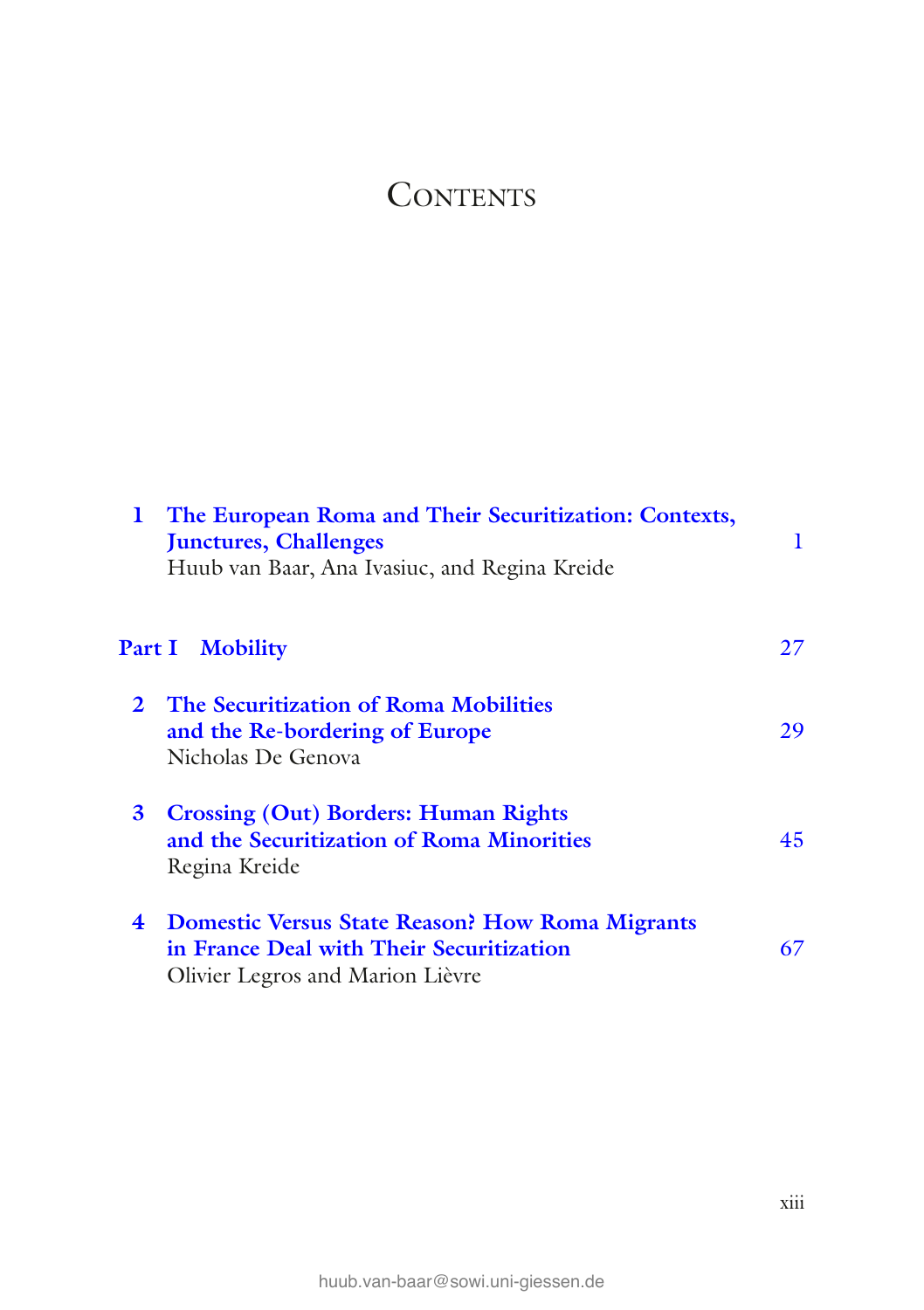|                | <b>Part II Marketization</b>                                                                                                                 | 89  |
|----------------|----------------------------------------------------------------------------------------------------------------------------------------------|-----|
| 5              | The Invisibilization of Anti-Roma Racisms<br>Ryan Powell and Huub van Baar                                                                   | 91  |
| 6              | Security at the Nexus of Space and Class: Roma<br>and Gentrification in Cluj, Romania<br>Manuel Mireanu                                      | 115 |
| $\overline{7}$ | The Entertaining Enemy: 'Gypsy' in Popular Culture<br>in an Age of Securitization<br><b>Annabel Tremlett</b>                                 | 137 |
|                | Part III Development                                                                                                                         | 157 |
| 8              | From 'Lagging Behind' to 'Being Beneath'?<br>The De-developmentalization of Time and Social Order<br>in Contemporary Europe<br>Huub van Baar | 159 |
| 9              | <b>Illusionary Inclusion of Roma Through Intercultural</b><br><b>Mediation</b><br>Angéla Kóczé                                               | 183 |
| 10             | Voluntary Return as Forced Mobility: Humanitarianism<br>and the Securitization of Romani Migrants in Spain<br>Ioana Vrăbiescu                | 207 |
|                | Part IV Visuality                                                                                                                            | 231 |
| 11             | Sharing the Insecure Sensible: The Circulation of Images<br>of Roma on Social Media<br>Ana Ivasiuc                                           | 233 |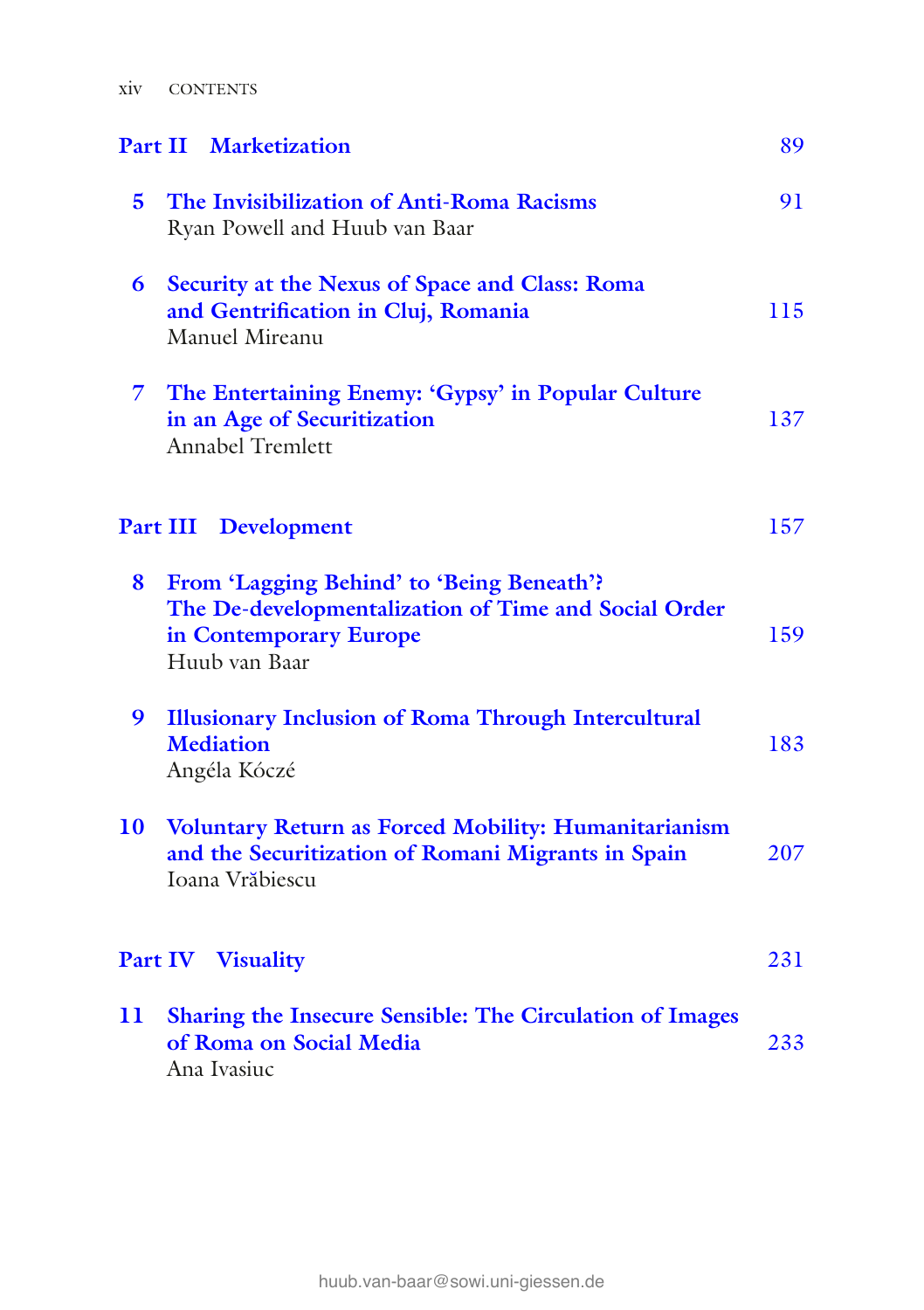|    | 12 The "gypsy Threat": Modes of Racialization and Visual<br><b>Representation Underlying German Police Practices</b><br>Markus End | 261 |
|----|------------------------------------------------------------------------------------------------------------------------------------|-----|
| 13 | <b>Roma Securitization and De-securitization</b><br>in Habsburg Europe<br>Marija Dalbello                                          | 285 |

#### **Index** 311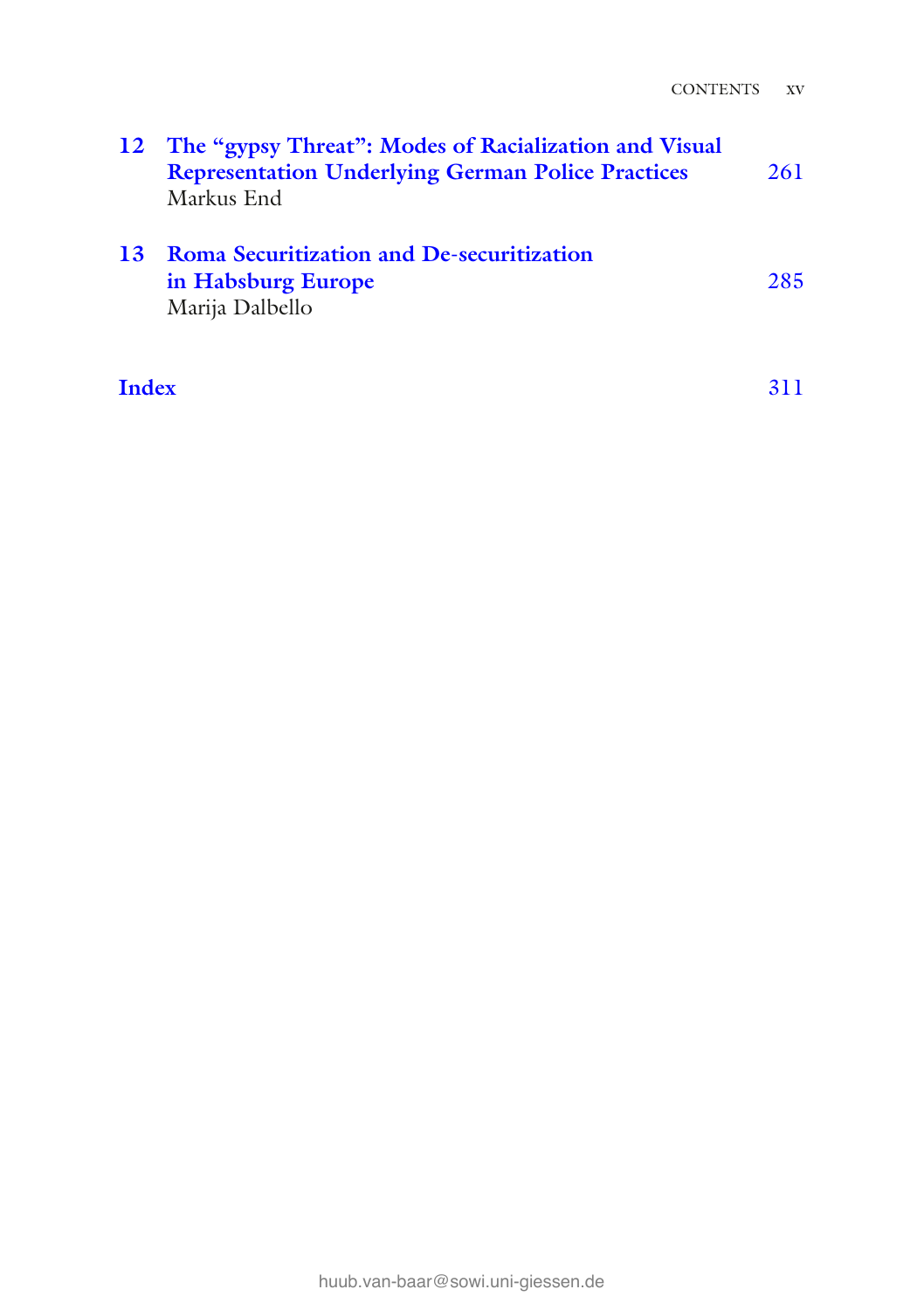<span id="page-5-0"></span>

# The Securitization of Roma Mobilities and the Re-bordering of Europe

# *Nicholas De Genova*

Minoritized 'Roma' communities within and across Europe have long been the target of processes of racialization and criminalization.<sup>1</sup> Contemporary processes of securitization with regard to Roma mobilities, and the concomitant state and extra-state coercive practices dedicated to their encampment and ghettoization, as well as their eviction and displacement, are inextricable from these well-established processes of Roma subordination. Inasmuch as many Roma people have been juridically re-inscribed over recent years as ostensible citizens of the EU, however, the securitization of their mobility within and across the area of the EU exemplifies a premier instance of their precisely *abject* relation to EU citizenship (Hepworth [2012](#page-18-0), [2014](#page-18-1), [2015](#page-18-2)). Simultaneously but uneasily inhabiting the socio-political conditions of 'citizens', 'migrants', and also 'refugees' (Bigo et al. [2013\)](#page-16-0), Roma people repeatedly emerge as a kind of limit

Acknowledgments: I am grateful to Can Yıldız for her perseverance in familiarizing me with many of the defining disputes and key debates in scholarship concerning Roma communities, as well as to Huub van Baar for his gracious invitation to participate in this project and his careful and incisive engagement with earlier iterations of this text.

N. De Genova  $(\boxtimes)$ Independent Researcher, Chicago, IL, USA

 $\oslash$  The Author(s) 2019 29 H. van Baar et al. (eds.), *The Securitization of the Roma in Europe*, Human Rights Interventions, [https://doi.org/10.1007/978-3-319-77035-2\\_2](#page-5-0)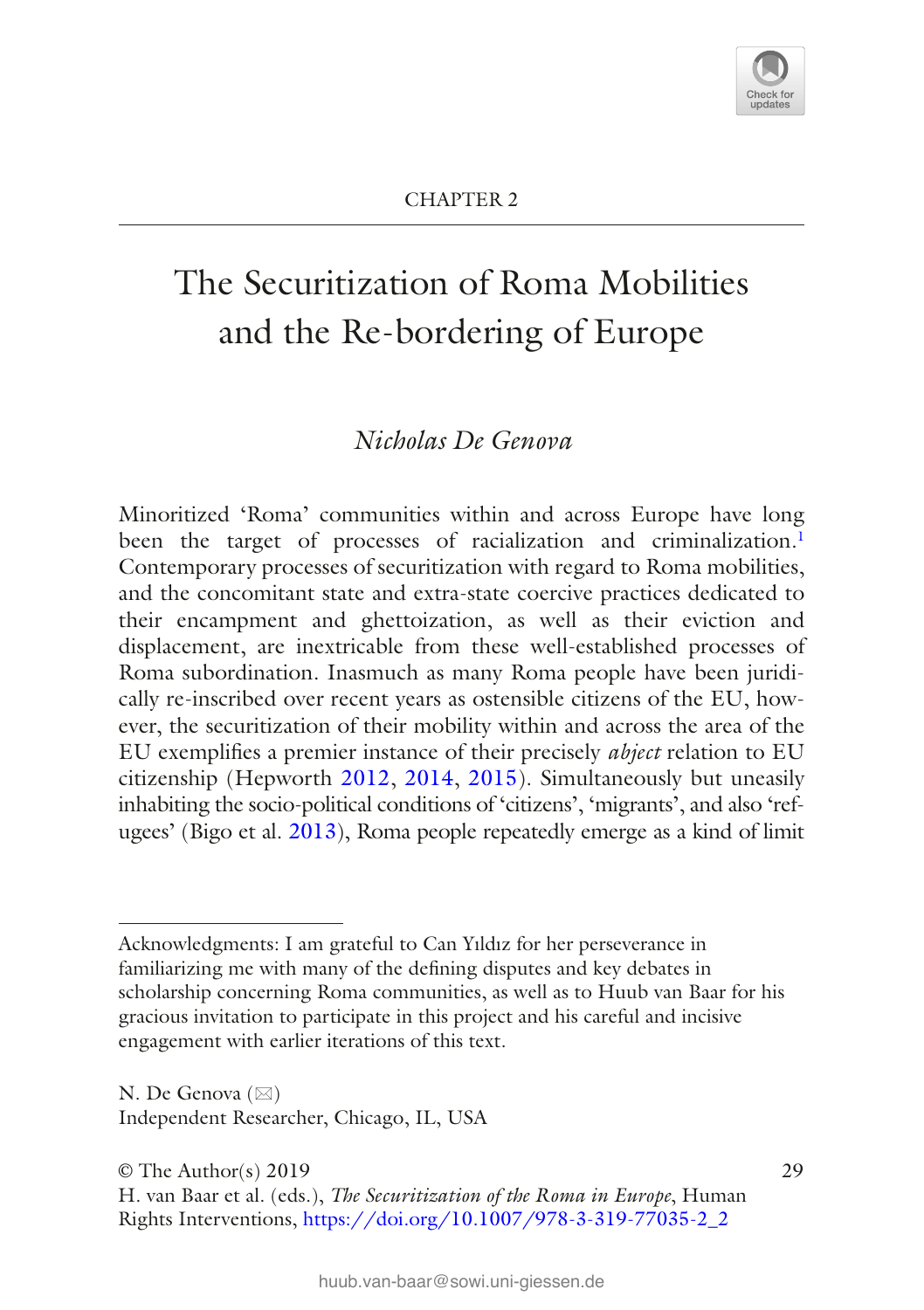figure, and their mobility therefore provides a particularly revealing site for the interrogation of the re-bordering of 'Europe' as such.

# ABJECT MOBILITY AND NEO-NOMADIZATION

Roma people have perennially (and inordinately) been burdened by the pernicious ascription of racializing and criminalizing stigma to their mobility. The notorious construction of 'Gypsies' as nomads and the well-worn apparatus of suspicion and derision that has conventionally shadowed this allegedly unsettled condition have thus been purported to ensue from the unsettling, but supposedly intrinsic, mobility of the Roma themselves (Drakakis-Smith [2007](#page-17-0); Hepworth [2012,](#page-18-0) [2015](#page-18-2); van Baar [2011b](#page-19-0)). However, contemporary EU (statist) constructions of Roma 'nomadism' not only signal the most entrenched expressions of methodological and political sedentarism (Malkki [1995](#page-18-3)) but have also routinely served as desultory alibis for campaigns of eviction and deportation and hence as a protracted strategy of state-enforced mobility for the Roma (Fekete [2014;](#page-17-1) Hepworth [2012](#page-18-0); Kóczé [2017;](#page-18-4) Clough Marinaro and Daniele [2011;](#page-16-1) Nacu [2012](#page-18-5); van Baar [2011b](#page-19-0), [2015,](#page-19-1) [2017b](#page-19-2)). Here, of course, it is likewise imperative to note the productivity of both sporadic pogroms and systematic violence, perpetrated by racist mobs or neo-fascist gangs, that have complemented and exacerbated the handiwork of the police (Clark and Rice [2012;](#page-16-2) Fekete [2016](#page-17-2); Mirga [2009\)](#page-18-6). Roma communities have hence been widely subjected to statist as well as extra-state strategies of both coercive *immobilization* (through segregated ghettoization and encampment) (see Sardelić[2017](#page-19-3)) and forced *mobilization* (through various forms of expulsion and displacement) (see Solimene [2017](#page-19-4); van Baar [2017a](#page-19-5)). In short, it is crucial to underscore the extent to which *new forms of nomadization* are being coercively perpetrated by various formations of state power, serving to reinforce and reinvigorate the customary abjection of Roma mobility, and also cynically mobilizing the specter of Roma mobility to the ends of broadening the purview of their abjection and subjugation (van Baar [2011b,](#page-19-0) [2015\)](#page-19-1). Indeed, as Roma migrants have arrived in places where they did not already occupy well-established positions within existing racial hierarchies as an automatically recognizable racialized category (see, e.g., Fox [2012;](#page-17-3) Fox et al. [2012](#page-17-4); Grill [2012,](#page-17-5) [2017\)](#page-17-6), these spectral (and increasingly spectacularized) projections of putative Roma 'nomadism'—which I designate as their *neo-nomadization—*serve to refortify the processes of 'Gypsy' re-racialization and criminalization.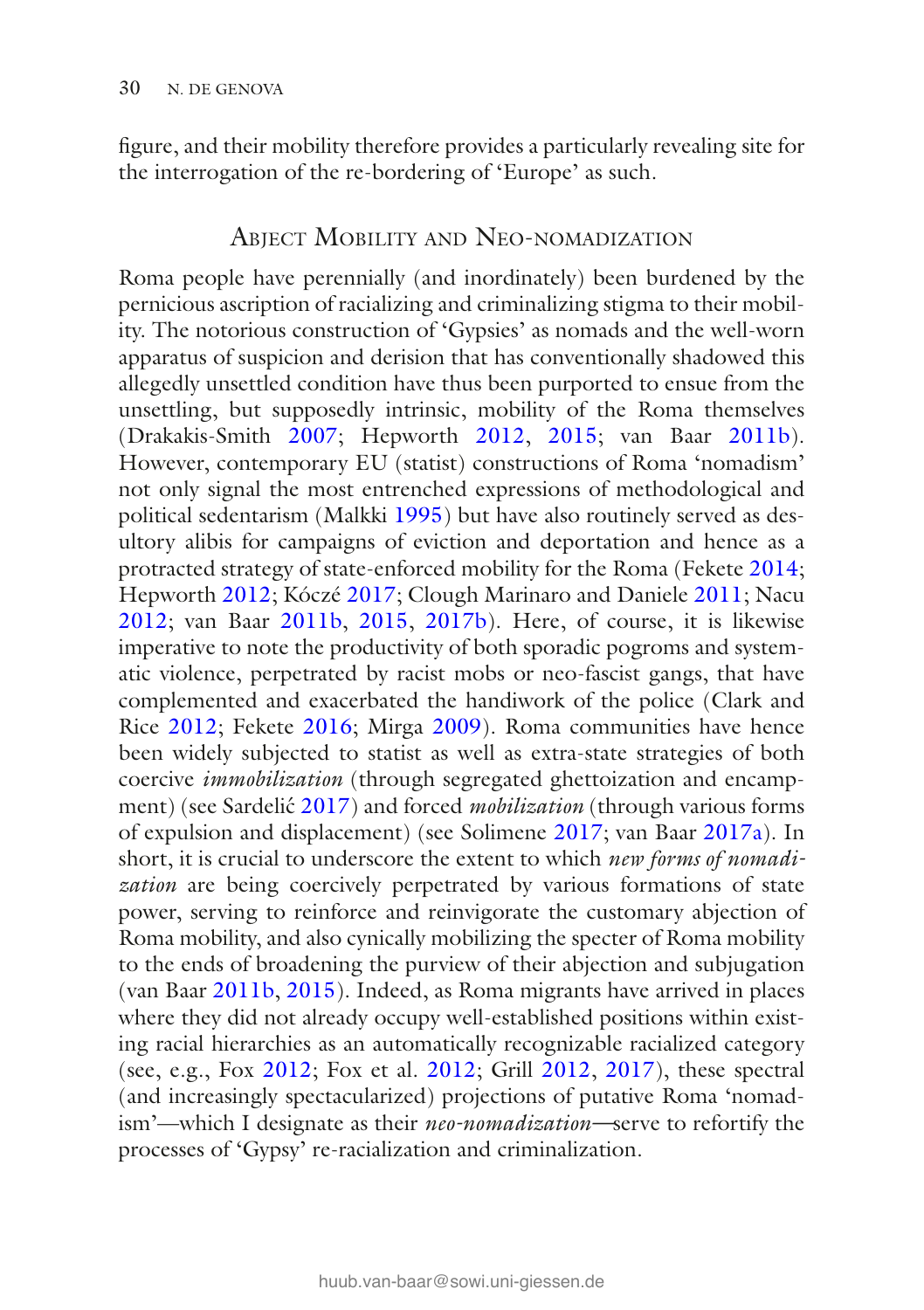The hegemonic EU political ideal of 'free movement' thus becomes riddled with 'a free movement across countries that is defined by social and security excesses and an imperative to contain them…[reconfiguring] free movement from an opportunity into a series of dangers' (Aradau et al. [2013](#page-16-3): 138). The mobility of Europe's working poor, and particularly of the Roma, thus transmutes the free movement of presumably selfgoverning and responsible *individuals* (properly neo-liberal subjects) into a 'problem', perceived always as being a matter of unruly *collectivities—* (racial) formations of 'group' mobility—and as a result, is presented as 'a question of categorising those who can be legitimately mobile and those whose mobility needs to be restricted on grounds of security' (Aradau et al. [2013:](#page-16-3) 138; cf. van Baar [2017a](#page-19-5)). For Roma people and other poor migrants within and across the space of the EU, free movement—as an ostensible entitlement and distinguishing feature of EU citizenship reveals itself to be a distinctly 'un/free mobility' (Yıldız and De Genova [2017](#page-20-0)).

#### Vexations of Citizenship

The abjection of the 'undesirable' mobility of Roma (EU) 'citizens' reveals a constitutive contradiction within the larger EU-ropean project (Riedner et al. [2016\)](#page-18-7). Repeatedly and persistently, 'the Roma' paradoxically emerge as a (racialized) 'problem' precisely *because* of their EU citizenship and the consequent requirement for EU Member States to circumvent or subvert EU law in order to render Roma migrants 'irregular' and deportable (Çağlar and Mehling [2013](#page-16-4): 173). This is a remarkable instance of the contradictions that can arise for mobile, ostensible citizens who, despite their EU passports, come to be effectively irregularized and thus 'migrantized' (Garelli and Tazzioli [2016;](#page-17-7) Tazzioli [2014](#page-19-6); see also Riedner et al. [2016](#page-18-7)). This is particularly the case among Roma migrants, who tend to find little opportunity for employment other than in the informalized economy (often as day labor) and whose impoverished (and not uncommonly homeless) condition as the sometimes over-employed working poor must nonetheless be supplemented by begging, resulting in their being rendered deportable and subject to racially targeted policing (Yıldız and Humphris [n.d.](#page-20-1); cf. Hepworth [2014,](#page-18-1) [2015\)](#page-18-2).

The contemporary condition of the Roma in Europe becomes more complex still, however, if we consider Roma mobility within the EU area not merely as 'migration' but also (not implausibly) as veritable refugee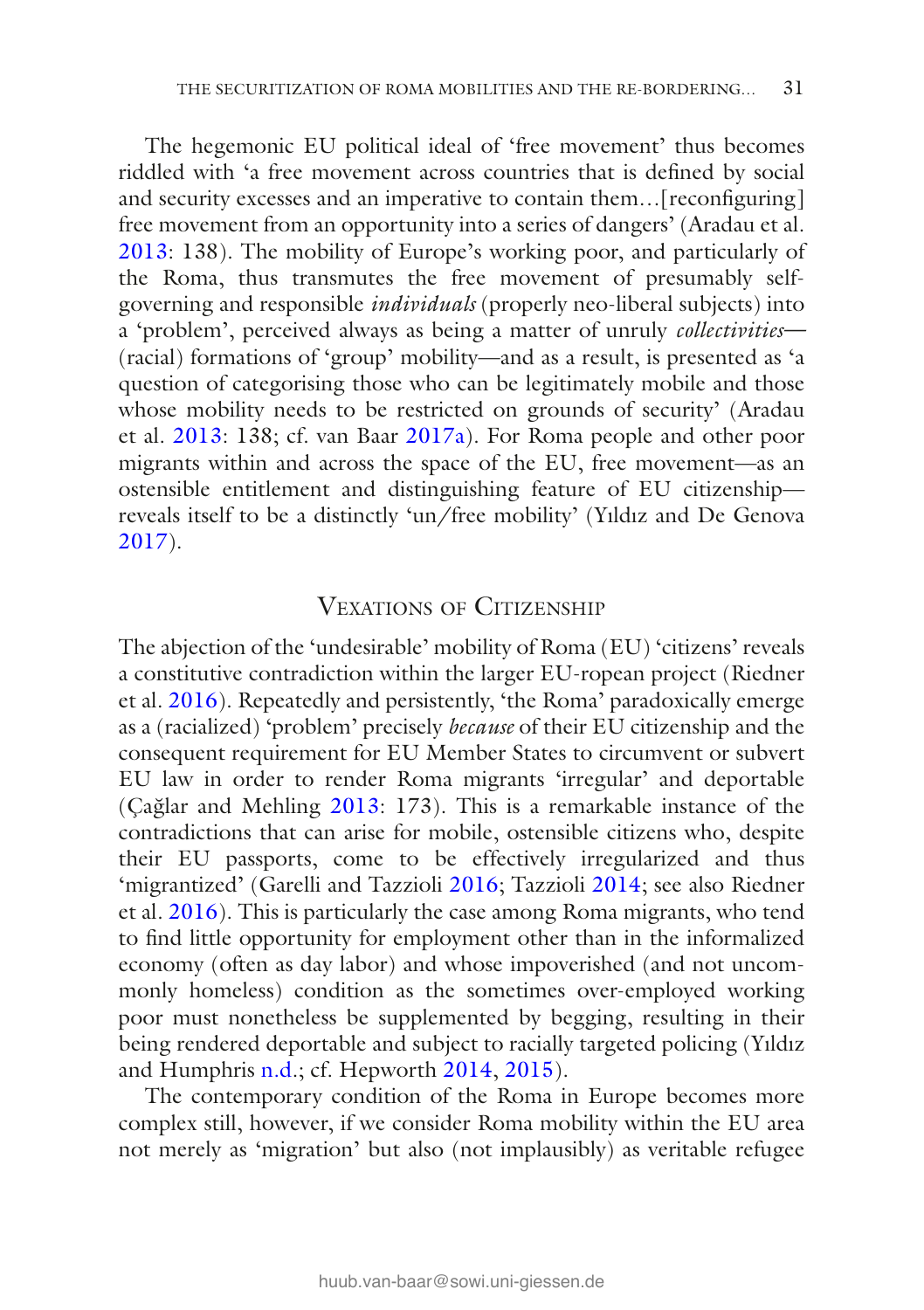movements, in the sense that migration is often a form of escape from or desertion of one or another socio-political regime of subordination and persecution repudiated by the 'migrants' as intolerable and from which they flee (Mezzadra [2001,](#page-18-8) [2004](#page-18-9)). Given the abundant evidence to support the proposition that Roma people are indeed routinely subjected to systematic racist persecution and discrimination in their countries of origin, their ostensible (EU) citizenship consequently becomes riddled with the vexations of an officially impermissible and unspeakable putative oxymoron—that in Europe, 'citizens' become 'refugees' by virtue of the fact that certain EU Member States are culpable of abuses of the supposed civil or human rights of their own citizens and that, as citizens of the EU, members of these persecuted and minoritized communities might consequently be compelled to seek asylum within other EU countries. Furthermore, not unlike many other 'asylum-seekers' who are compelled to migrate to Europe as illegalized migrants (the great majority of whom are ultimately refused refugee status), we may discern in the condition of most of the Roma who cross borders within Europe a still more extreme perversion of the pretensions to human rights of the EU asylum regime: theirs is precisely the predicament of refugees who are systematically disqualified from any consideration for recognition as such and are preemptively rendered ineligible for any asylum process—presumptively disqualified from eligibility for the status of refugees by the mere fact of their EU citizenship—and reduced, in practice, to the status of virtually irregular and deportable 'migrants' whose putative right to mobility as citizens is negated by virtue of their marginalization and poverty (van Baar [2015](#page-19-1), [2017a,](#page-19-5) [b\)](#page-19-2).

Once this uncanny fact becomes cognizable, however, we must go further and consider the perfectly reasonable proposition that 'the Roma' are not (and never were) truly 'citizens' in the first place. The juridical anomaly of their ostensible EU citizenship and the un/free mobility that it occasions, facilitating their efforts to travel as migrants to EU Member States other than the countries of their national citizenship, must then be subjected to extraordinary policing and exceptional measures to render them 'irregular', evictable, and deportable—in short, to harmonize their socio-political and juridical status within the larger constellation of the EU with their real (debased) status in their countries of origin. Furthermore, when they return 'home', to those (predominantly Eastern European) countries of origin where their citizenship was always already disavowed, they are further derided as 'undesirable' migrants for allegedly having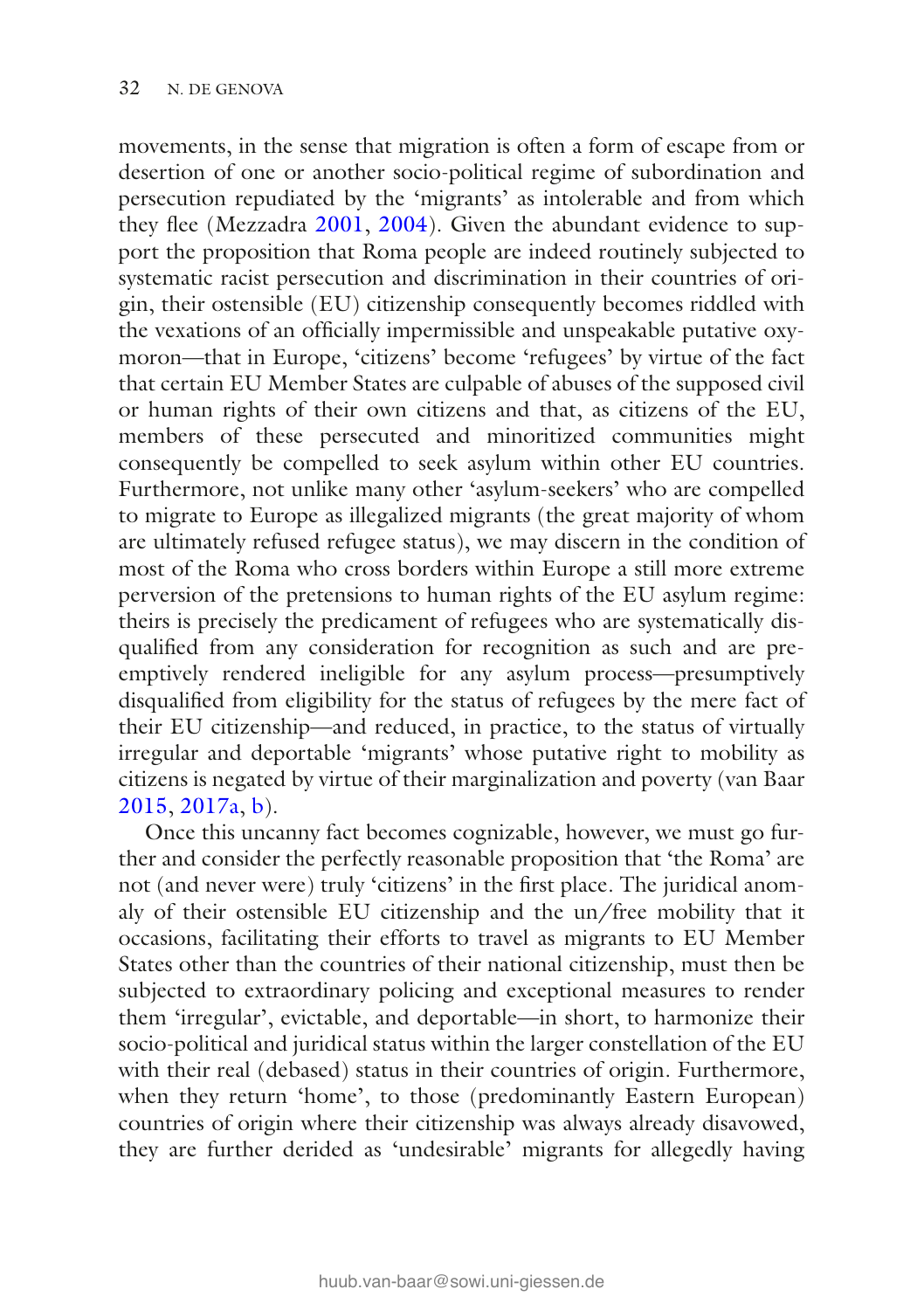blemished the reputations of these 'sending' countries and simultaneously stigmatized anew as 'failed' migrants, if not as 'criminal' deportees. They thus become double losers. In short, Roma migrants everywhere in the EU seem, sooner or later, to become *re*-racialized as 'Roma'—that is to say, they are produced anew as 'Roma', or, to put it more bluntly, they are re-Gypsified (Riedner et al. [2016\)](#page-18-7). Their citizenship is consequently bedeviled, as it always is, by countless vagaries and vexations and seldom if ever—suffices to counteract their actual lived experience of de facto statelessness.

### STATELESS CITIZENS

It is instructive here to return to the locus classicus of the theorization of statelessness: Hannah Arendt's much-celebrated chapter, 'The Decline of the Nation-State and the End of the Rights of Man' in *The Origins of Totalitarianism* [\(1968](#page-16-5): 267–302). Arendt's meditation on 'the Rights of Man' (or what, in a less classical idiom, might be termed 'human rights') is, perhaps counter-intuitively, particularly resonant and pertinent here, because it is deeply preoccupied by precisely this question of *mobility*. Arendt confronts a crisis for 'human rights' instigated by the mass displacements of whole populations expelled from their natal lands and coercively set in motion, whereby 'rightlessness' presents itself as an inexorable effect of statelessness. The refugees whose predicaments she contemplates were mobilized by their expulsion into a kind of no-man's land between states.[2](#page-15-1) Of course, the mobility of Roma migrants within the larger spatial arena of the EU may appear to present a striking contrast, inasmuch as their 'migrant' mobilities are predominantly self-activated and autonomous. In this regard, even with their historically specific and sociopolitically particular characteristics as virtual refugees, Roma migrants, like many other 'irregular' labor migrants, forfeit their natal countries (the states where they are most often juridically inscribed as citizens) and traverse the borders of nation states in order to more or less deliberately inhabit the no-man's land of protracted rightlessness that prevails under the bleak horizon of prospective expulsion (deportation). Notably, the mobile EU citizenship of Roma migrants confirms that such predicaments are not exclusively reserved for illegalized migrant non-citizens originating from non-EU 'third countries'. What, for Arendt, was a paradox of refugees whose mobility had been inflicted upon them like a curse, stripping them of the presumptive protections of any state, now appears as the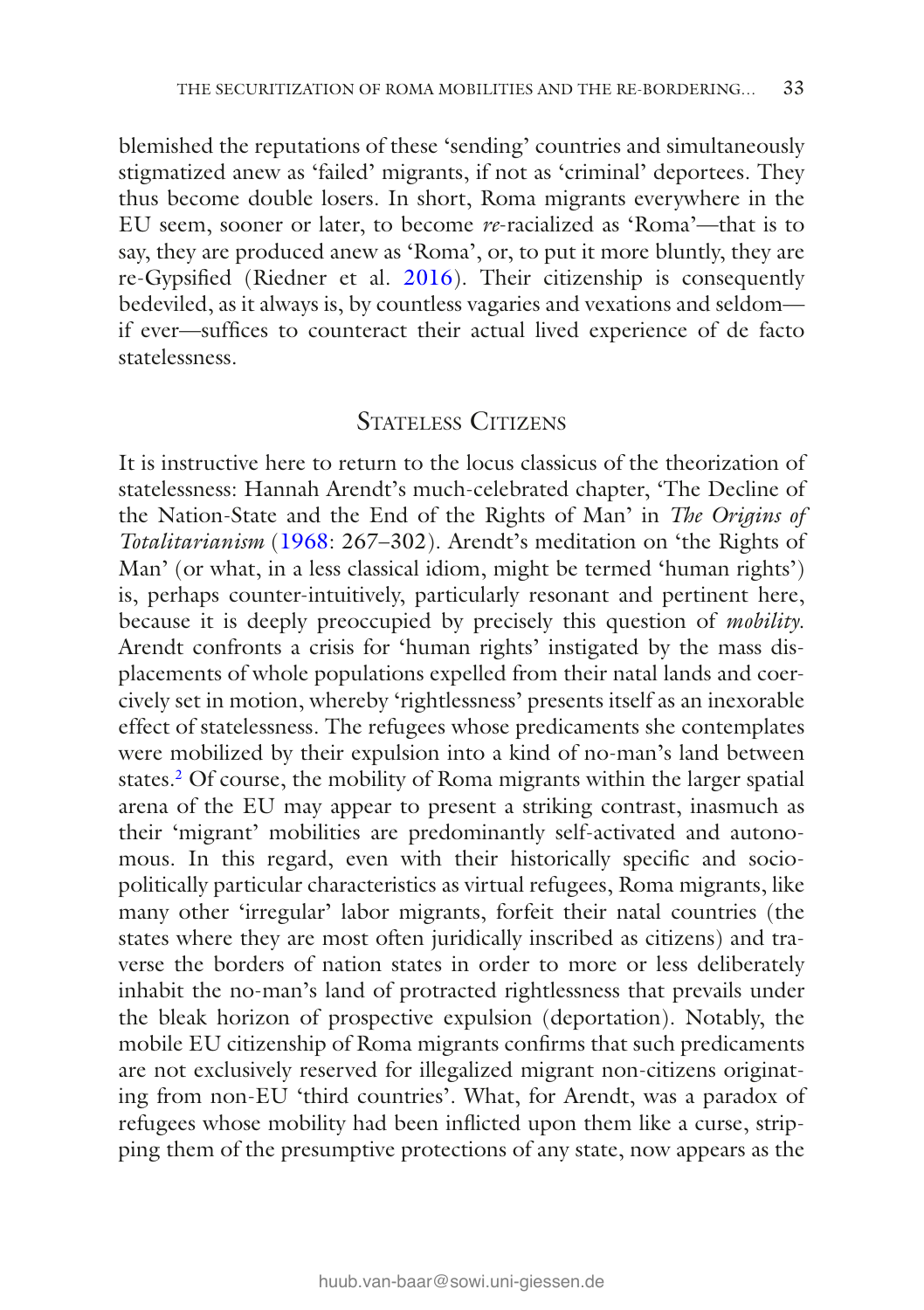banal and matter-of-fact racialized condition of Roma people, ostensible EU citizenship notwithstanding, pervasively exposed to the punitive and discriminatory recriminations that ensue not from the absence of a state's oversight but rather from an *excess* of state superintendence and whose migrant mobility across the space of the EU merely multiplies such exposure to state power and exacerbates their persecution.

The tumultuous succession of cataclysmic events that generated the defining features of the first half of the twentieth century is, in Arendt's ([1968](#page-16-5): 267) account, chiefly distinguished for having provoked the 'migrations of groups… who were welcomed nowhere and could be assimilated nowhere, [who] once they had left their homeland… remained homeless... [and] became stateless'. The resemblance here with the predicament of many Roma people is remarkable. Arendt is most directly concerned with the dilemma of the deprivation of civil rights suffered by dispossessed people and, following their forced displacement, the consequent transmutation of these initial travesties into the prolonged and irremediable condition of their veritable rightlessness. This conundrum, which surrounds the question of 'human rights', provides an instructive backdrop for my own questions with respect to the condition of the Roma. It is especially revealing, as Arendt incisively remarks, that this is the process which allowed totalitarian regimes (that of Nazi Germany in particular) to convert their victims into precisely what they had always already alleged them to be: namely, 'the scum of the earth' [\(1968:](#page-16-5) 267). That is to say, by means of an utterly and devastatingly effective 'factual propaganda', they were delivered across nation-state frontiers as 'unidentifiable beggars, without nationality, without money, and without passports' ([1968](#page-16-5): 269).We may therefore detect, at the heart of Arendt's prescient enquiry into the perplexities of human rights, a question about human mobility in an extreme form, which, despite its extremity, nonetheless bears a striking resemblance in the twenty-first century to the rather mundane plight of an ever-growing and increasingly prominent mass of restless denizens: irregularized migrants, presumptively susceptible to administrative detention and all manner of police measures, and with little or no recourse to any semblance of legal process—all existentially homeless, inassimilable, and prospectively deportable. And remarkably, perhaps even more than many other categories of (non-citizen, non-European) migrants, the Roma resurface as Europe's premier racialized internal alterity, now re-nomadized as 'migrants' (EU passports notwithstanding).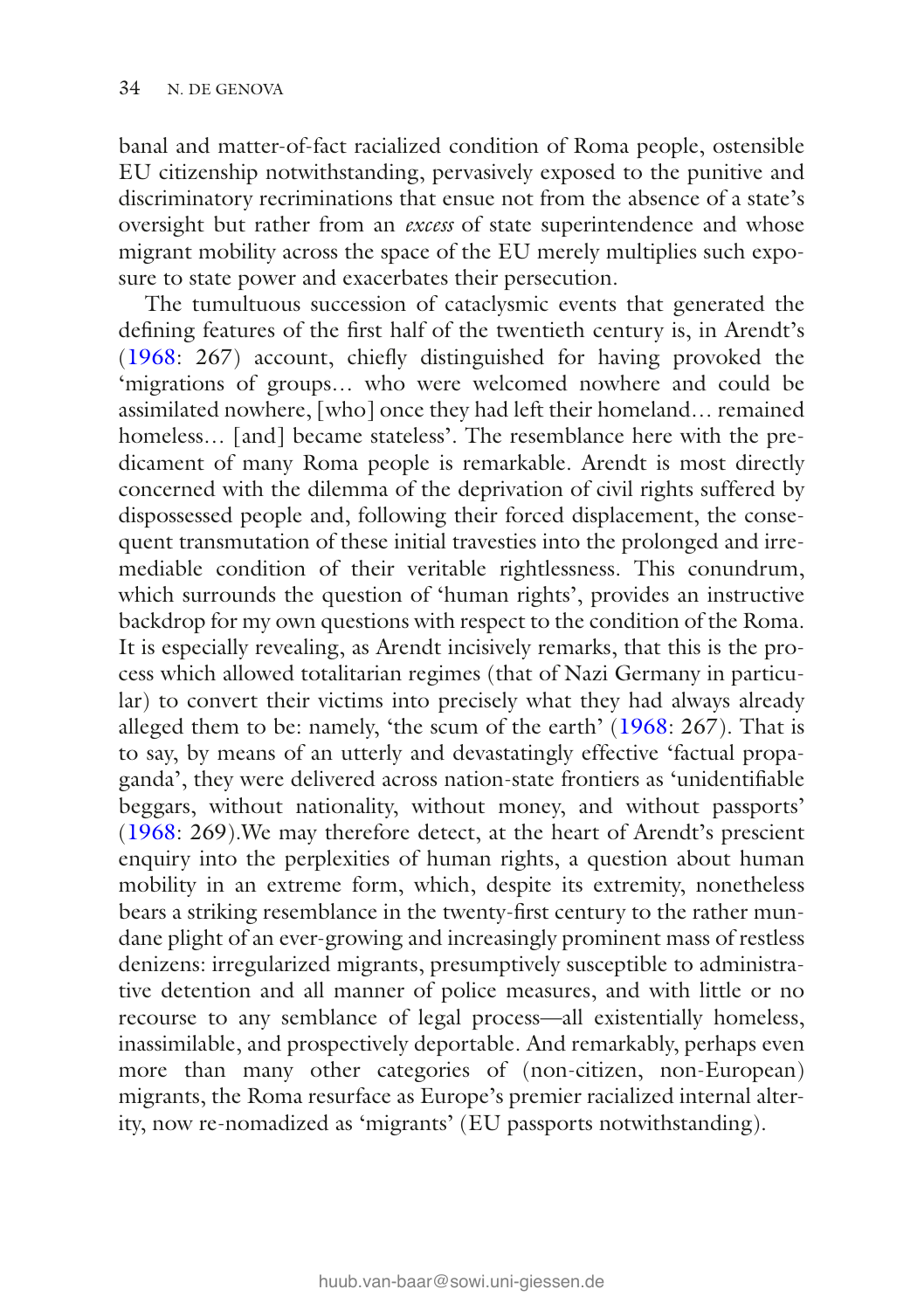Deportation has long been a technique crucial to state power for the disposal of diverse populations of 'undesirables' (cf. Kanstroom [2007;](#page-18-10) Walters [2002](#page-19-7)), who are sometimes subjected to serial expulsions and displacements, as we are reminded by Arendt's discussion of statelessness. Furthermore, in Arendt's account, these serial expulsions never guarantee that those subjected to mass deportation could not otherwise be targeted for outright extermination. The problem in Arendt's era, of course, was what she astutely calls 'the undeportability of the stateless person' [\(1968:](#page-16-5) 283) and the perennial dilemma of *how to make refugees deportable* yet again ([1968](#page-16-5): 284). As Arendt ([1968](#page-16-5): 279) notes in her exposition of how the very concept of statelessness degenerated into one of mere 'displacement', the refusal to acknowledge the veritable statelessness of the socalled displaced persons 'always means repatriation, i.e., deportation to a country of origin, which either refuses to recognize the prospective repatriate as a citizen, or, on the contrary, urgently wants him back for punishment'.[3](#page-16-6) These same vexations inevitably generated a more general crisis for the immigration and naturalization regimes in the receiving states and undermined the status of migrants who had been previously naturalized, such that 'living conditions for all aliens markedly deteriorated' [\(1968:](#page-16-5) 285). Confronted with those who had been stripped of their citizenship (de-nationalized) and ultimately deported by another state, these receiving states came increasingly to render an ever-wider cross section of their own lawfully resident aliens and citizens susceptible to de-naturalization or de-nationalization. Thus, these states became embroiled in the sorts of 'lawlessness organized by the police' which threatened them with a subtle but seemingly ever more inexorable 'danger of a gradual transformation into a police state' ([1968](#page-16-5): 288). In Arendt's [\(1968:](#page-16-5) 290) account, therefore, an incapacity 'to treat stateless people as legal persons and… the extension of arbitrary rule by police decree' fostered a 'temptation to deprive all citizens of legal status and rule them with an omnipotent police'.[4](#page-16-7) It ought to be obvious here that whatever securitized abuses may be deployed against Roma people, these will inevitably tend to serve to render routine such excesses of state power, which are first authorized as 'exceptional' or 'emergency' measures but are increasingly extended to an ever-wider circle of other denizens and abject citizens, and thus become normalized.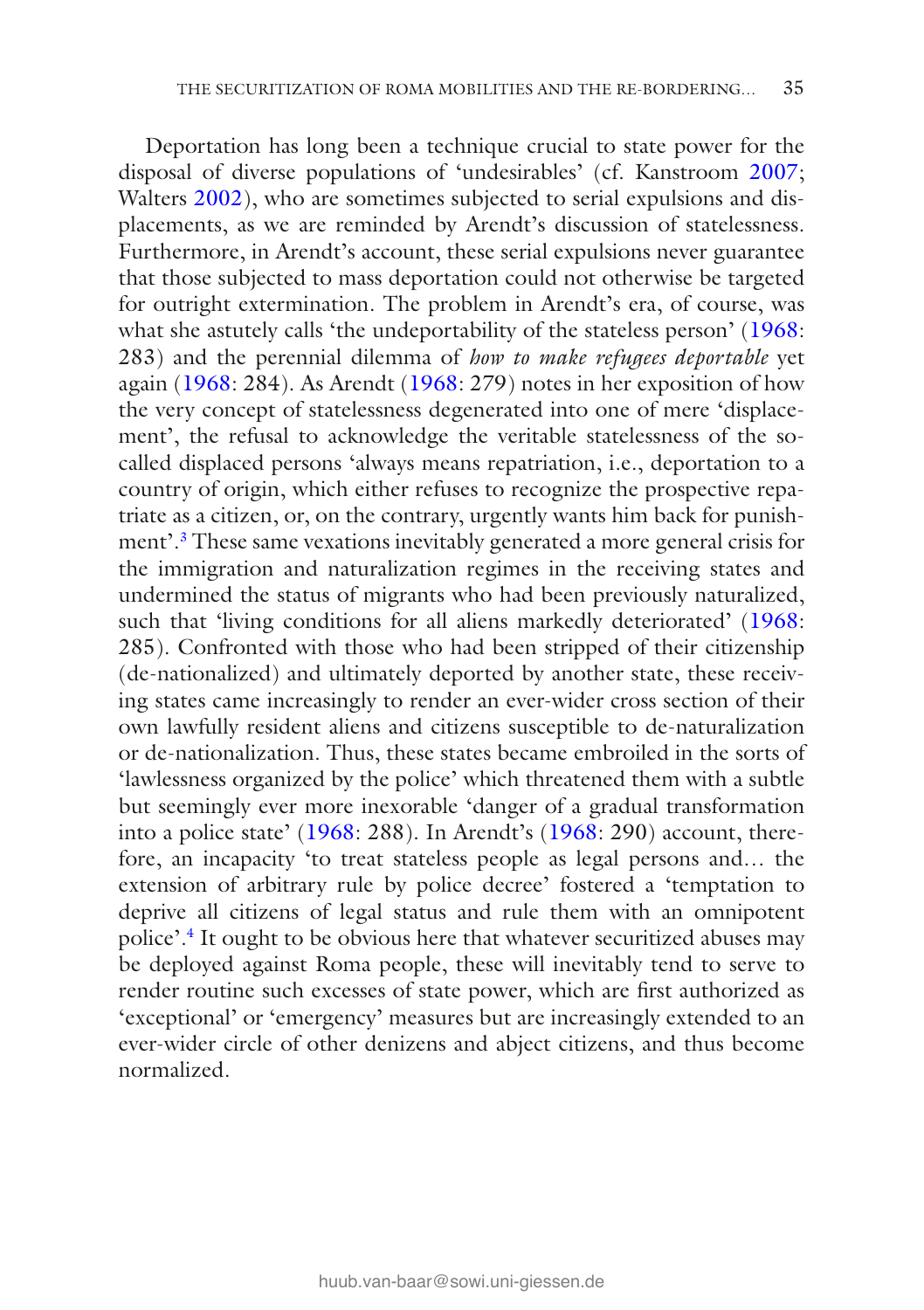# Re-bordering 'European' Citizenship: Re-bordering 'Europe'

In the face of the newly reanimated 'pan-European racism' against the Roma, palpably enacted through the pervasive securitization of their mobilities and through exceptional measures against a phantasmatic (spectacularized) 'invasion' of destitute beggars and alleged welfare benefits 'tourists' and 'scroungers', re-racialized, re-nomadized Roma migrant citizens can only encounter Europe as something approximating to 'a huge open prison', as Liz Fekete has incisively argued ([2014](#page-17-1): 68). Once again, Arendt is strikingly relevant here. In her account, the perplexities of 'human rights' derive, in no small measure, from a peculiar consequence: the fact that 'whether we like it or not we really have started to live in One World' (Arendt [1968](#page-16-5): 297). In other words, Arendt's paradox derived from the consolidation of what she deemed to be 'the new global political situation': 'a completely organized humanity' in which there is 'no longer any "uncivilized" spot on the earth'. Paradoxically, as this newly comprehensive degree of global integration became self-evident (largely as a consequence of European colonialism), there arose the conditions of possibility for millions of people to have been shorn not only of particular rights but of even the 'right to belong to some kind of organized community' such that 'the loss of home and political status became identical with expulsion from humanity altogether' (Arendt [1968](#page-16-5): 297). By a curious and striking postcolonial inversion, with the unprecedented degree of comprehensive institutionalized juridical and socio-political harmonization that has been created with the EU—albeit with its inevitable unevenness and irreconcilable constitutive contradictions—and the consequent completely new political situation, corresponding to a 'completely organized' EU-rope, it is now European integration which has meant that the Roma now reemerge as '*Europe's* largest ethnic minority' (see, e.g., European Commission [2010,](#page-17-8) [2011](#page-17-9), [2013;](#page-17-10) cf. Guglielmo and Waters [2005](#page-18-11); McGarry [2011](#page-18-12); van Baar [2011a](#page-19-8); Yıldız and De Genova [2017\)](#page-20-0), a racialized 'minority' on a European scale, whose deprivation of the presumed rights of the citizen derives in no small measure from the fact that they now find themselves in 'One Europe'. Of course, this singular and fully unified 'Europe' remains, in very significant ways, both an incomplete project and a rather fragile and beleaguered ideological projection (De Genova [2016a,](#page-16-8) [b\)](#page-17-11). If 'Europe' remains, however, deeply contradictory and fundamentally incoherent—indeed, if 'Europe' remains in many ways an abstraction—it is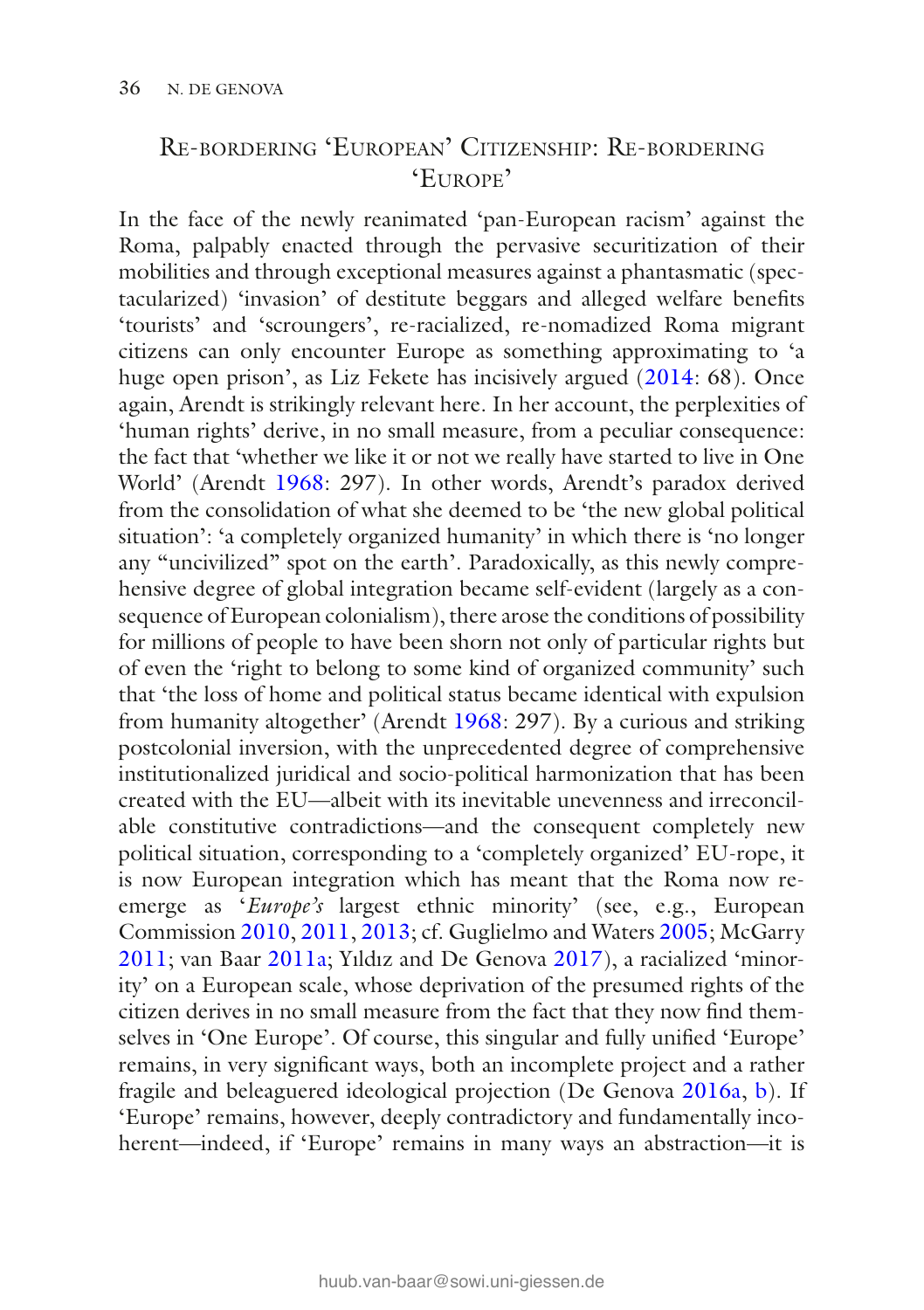nevertheless crucial to recognize it as a real abstraction (Sohn-Rethel [1978](#page-19-9): 20), produced and continuously sustained by socio-political relations. We may even posit that, in the era of the EU, this real abstraction of 'Europe' is perhaps more real than ever before. And for the Roma—for Roma migrants in particular—who encounter analogous and partially coordinated efforts to securitize their abject mobility as ostensible EU citizens, the apt analogy of an open prison reminds us that the amorphous but cruel borders and boundaries of 'Europe' (De Genova [2017\)](#page-17-12) not only trace an external perimeter or an externalized border zone extending outward but also assume the fractalized form of a centripetal proliferation of internalized, involuted, and increasingly securitized barriers which traverse the EU-ropean space (Riedner et al. [2016;](#page-18-7) van Baar [2014](#page-19-10)) and thus increasingly permeate the space of everyday life for those who find themselves racialized as 'Roma' (or 'Gypsies').

The consequences for the stateless in Arendt's account of 'a problem not of space but of political organization' ([1968](#page-16-5): 294), that is, their mass dislocation from the jurisdictions of particular ('national') states, were that they came to be represented in the abject figure of the stateless, rightless subjects of 'human rights' and nothing more. In other words, shorn of what Arendt deemed to be the more proper and substantial 'rights' of citizens, the stateless were abandoned to 'the abstract nakedness of being human and nothing but human' ([1968:](#page-16-5) 297). For the Roma, confronted with an analogous problem not of space but of political organization, it is not so much their dislocation or forced expulsion from the precincts of one or another punitive nation state so much as their larger-scale, supranational subsumption within a juridical and socio-political framework which both facilitates their un/free mobility across the space of the EU and seems to partially subvert the national borders of its Member States, while at the same time abandoning them everywhere to the substantial condition of being despised as Gypsies and nothing but Gypsies, against whom the borders of national (welfare) state are repeatedly re-activated through exceptional security measures.

Even when they are fleeing violent persecution and desperate circumstances, the Roma are widely figured as 'bogus' refugees or 'illegitimate' asylum-seekers, and when they are thereby categorized as 'mere' migrants, they are pervasively denigrated as 'poverty migrants' and perniciously affiliated with the specter of 'benefit tourism' and 'abuse' of social welfare systems (Castañeda [2014](#page-16-9)). Alternately, the Roma are criminalized as a specifically 'itinerant' group whose alleged menace to the security of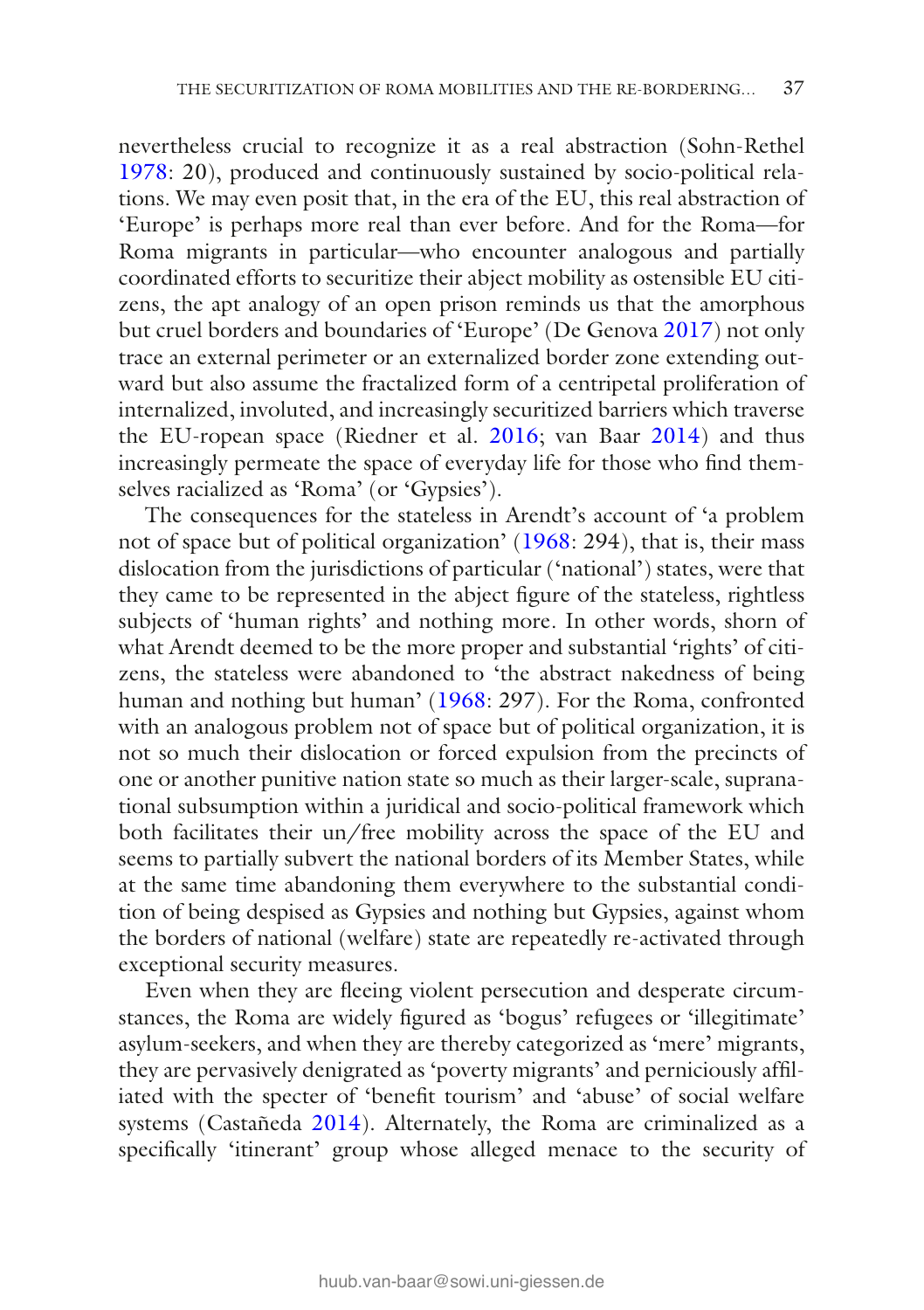EU-ropean society as a whole is amplified by its devious recourse to an essentialized and de-historicized 'nomadism', and thus exquisitely affiliated with a defining and intrinsically unsettling mobility (van Baar [2014:](#page-19-10) 91). The abjection of the mobility of the Roma thus contributes to a wider-ranging process of neo-nomadization. Moreover, to the extent that they are singled out for special policy consideration as a 'European minority' and presumed to be in need of developmental assistance, their separation tends to re-inscribe their re-racialization, segregation, and securitization (van Baar [2017a\)](#page-19-5). In this respect, the very same juridical regime of 'human rights' norms and priorities which has been institutionalized at the EU level, and according to which the Roma in particular, as ostensible EU citizens, are repeatedly made to reappear as a 'problem' which the EU must solve, serves nonetheless to re-entrench their racialized minoritization and marginalization and hence tends to further mobilize them in a seemingly unrelenting quest to seek their fortunes as migrants across the space of the EU. In short, the EU-ropeanization of the Roma has not reduced them to the abstract nakedness of merely 'human' life, nor has it supplied them with the substantive entitlements or rights of 'citizenship', however much these may ultimately remain similarly abstract (and merely juridical). Instead, their encompassment within 'Europe', particularly as migrants, has reconfigured their de facto statelessness, now on a quasi-supranational yet multi-national (re-bordered) scale. Thus, with newly excessive and rather concrete forms of racial stigmatization, criminalization, securitization, and neo-nomadization, the EU-ropeanization of the Roma has reconstructed their subordination.

Finally, a crucial difference can be found here between the plight of the stateless refugees in Arendt's account and the predicament of most Roma refugees/migrants within the EU today, and that is the inherent ambiguity and instability which pertain to Roma mobilities—the veritable undecidability between a mobility that has been compelled (a refugee condition) and one which, because it has been self-activated as an act of flight and desertion, is a manifestation of the autonomy of migration. In this respect, we are reminded that, no matter how abject their citizenship, and no matter how effectively un/free their mobility, as EU citizens, many Roma migrants nonetheless appropriate their putative right to 'free movement' and migrate in order to realize their various aspirations and ambitions for a way of life free from the asphyxiating constraints of their racial subjugation 'at home'. Their securitized neo-nomadization, criminalization, and re-racialization as 'undesirable' Gypsies across the whole of the EU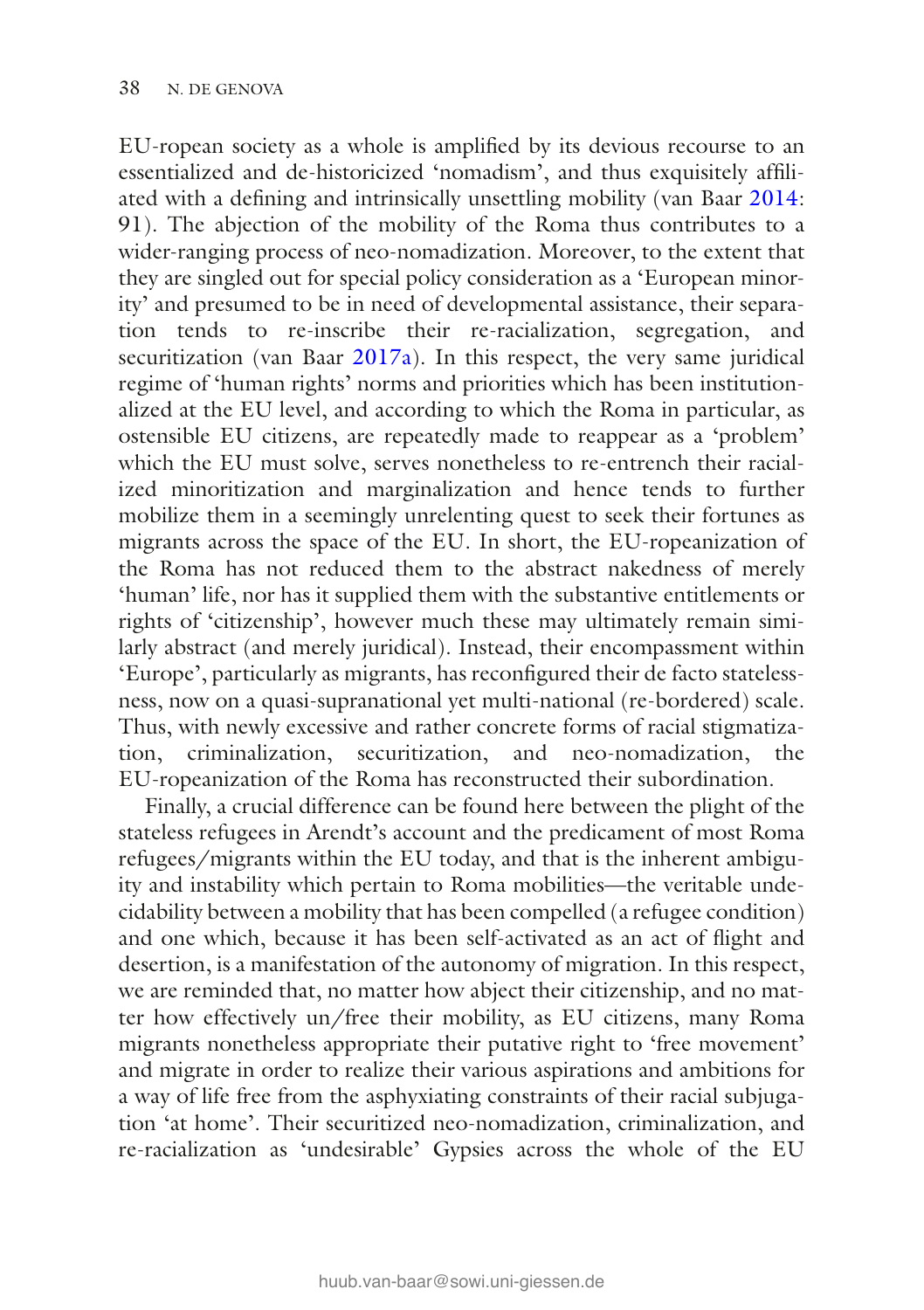notwithstanding, Roma migrants nevertheless autonomously enact their mobility. They frequently confound the juridical regime of EU citizenship precisely because their freedom of movement is exercised first. Confronted, in other words, with the primacy and autonomy of Roma migration, the apparatuses of policing, eviction, and deportation are mobilized only in response, as reaction formations dedicated to rendering these presumptive citizens effectively 'stateless' yet again. In an objective sense then—even though their challenges do not always manifest themselves as overt defiance and often take only the modest and mundane form of a simple disregard for the mandates and machinations of a EU-ropean socio-political order which disparages them as loathsome vagabonds, unwanted beggars, and suspected criminals—Roma migrants incessantly confront the EU regime of un/free mobility as autonomous subjects with their own priorities and prerogatives and thereby expose the contradictions of their abject citizenship.

## **NOTES**

- <span id="page-15-0"></span>1. A note on terminology: I have opted here to use the term 'Roma' as both a noun (as is customary) and as an adjective, and I am thus deliberately choosing not to resort to the term 'Romani' as an adjective. This usage admittedly reflects the increasingly established normativity and ubiquity of the label 'Roma'—as a generic name for the heterogeneous (multi-lingual, plurinational, and culturally diverse) minoritized communities which variously call themselves Rom, Roma, Vlach Roma, Romany, Sinti, Ashkali, Bayash, Kalé, 'Egyptian', Gypsies, and so on—which has itself arguably been an effect of the larger processes of EU institutionalization (cf. Guild and Carrera [2013](#page-18-13); Sigona and Trehan [2009](#page-19-11); Simhandl [2006;](#page-19-12) van Baar [2011a\)](#page-19-8). Consequently, my use of the phrase 'Roma people' entails what may seem to some readers to be an awkward redundancy. Nonetheless, inasmuch as the term 'Roma' has already acquired a thoroughly racialized salience, my usage intends to simultaneously acknowledge the saturation of the term with racial significance—without euphemizing it or retreating from it—while also seeking to emphatically re-humanize the people so described.
- <span id="page-15-1"></span>2. Elaborating the concept of 'frontier zones', Leanne Weber and Sharon Pickering ([2011\)](#page-19-13) have discerned analogous processes underway in the contemporary global regime dedicated to the 'management' of refugee and migrant mobilities, whereby states (such as Australia in their research) willfully produce a gap between international law and national sovereignty, as a result of which human mobility may be subjected to repressive violence and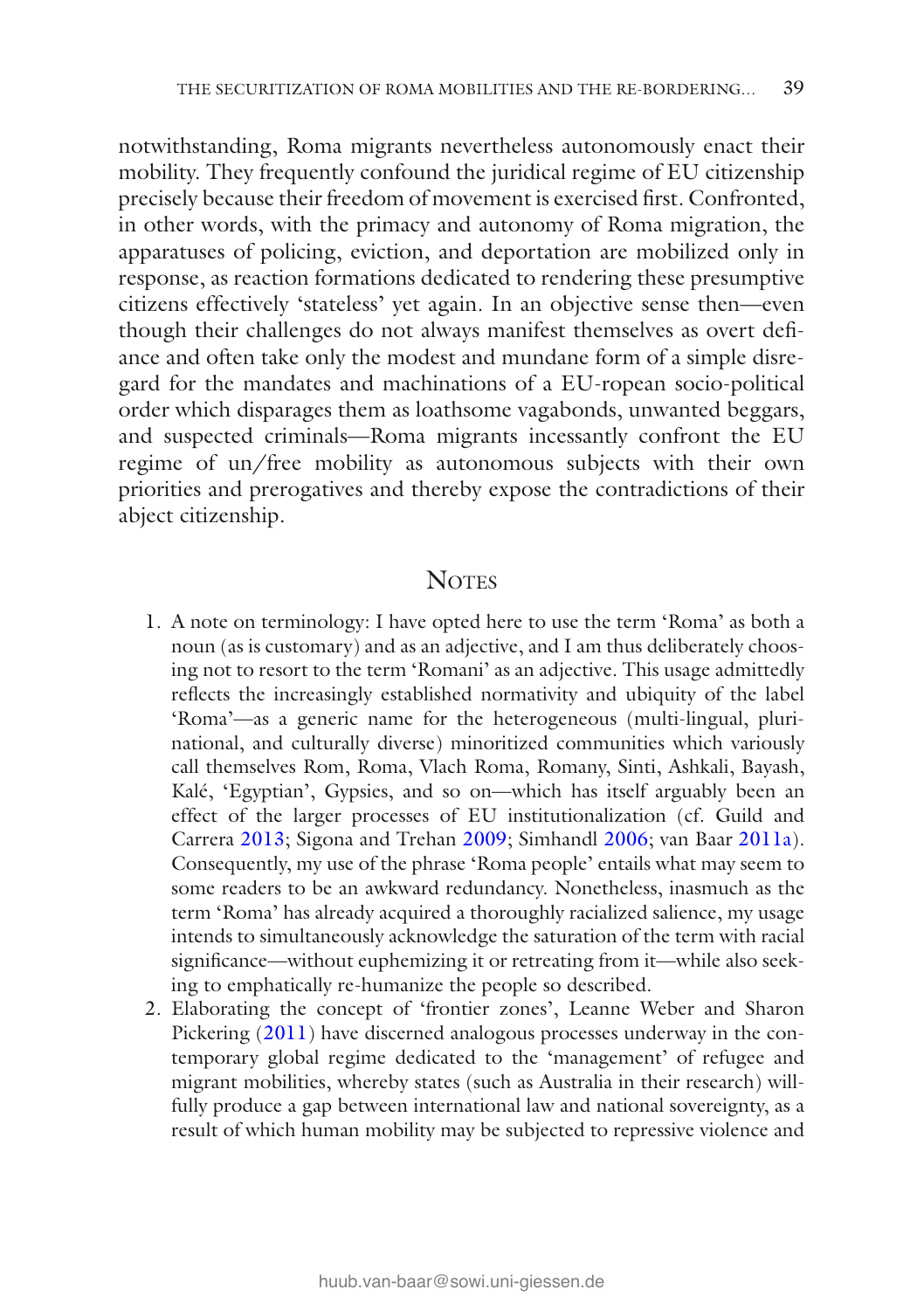<span id="page-16-6"></span>coercion but is deprived of any legal protection (see also Heller and Pezzani [2017](#page-18-14) and, more generally, Agier [2011](#page-16-10)).

- 3. Furthermore, the more vexed the predicament of such 'undesirables' and the states which did not desire them became, the more the internment camp emerged as 'the routine solution for the problem of domicile of the "displaced persons'" (Arendt [1968:](#page-16-5) 279); 'the only practical substitute for a nonexistent homeland… the only "country" the world had to offer' them (284).
- <span id="page-16-7"></span>4. It seems indisputable that this transformation of deportation from the exception to a presumptive norm, across the intervening decades with which Arendt was concerned, owes a great deal to the general degradation of the global status of 'aliens' in light of the mass deportations and forced population movements of the era she describes (see De Genova [2013](#page-16-11); De Genova and Peutz [2010](#page-17-13); Fekete [2005;](#page-17-14) Hing [2006;](#page-18-15) Kanstroom [2007](#page-18-10), [2012](#page-18-16)).

## **REFERENCES**

- <span id="page-16-10"></span>Agier, M. 2011. *Managing the Undesirables: Refugee Camps and Humanitarian Government*. Cambridge: Polity.
- <span id="page-16-3"></span>Aradau, C., et al. 2013. Mobility Interrogating Free Movement? Roma Acts of European Citizenship. In *Enacting European Citizenship*, ed. E. Isin and M. Saward, 132–154. Cambridge: Cambridge University Press.
- <span id="page-16-5"></span>Arendt, H. 1968 [1951]. *The Origins of Totalitarianism*. New York: Harvest/ Harcourt.
- <span id="page-16-0"></span>Bigo, D., S. Carrera, and E. Guild, eds. 2013. *Foreigners, Refugees or Minorities? Rethinking People in the Context of Border Controls and Visas*. Farnham: Ashgate.
- <span id="page-16-4"></span>Çağlar, A., and S. Mehling. 2013. Sites and Scales of the Law: Third-Country Nationals and EU Roma Citizens. In *Enacting European Citizenship*, ed. E. Isin and M. Saward, 155–177. Cambridge: Cambridge University Press.
- <span id="page-16-9"></span>Castañeda, H. 2014. European Mobilities or Poverty Migration? Discourses on Roma in Germany. *International Migration* 53 (3): 87–99.
- <span id="page-16-2"></span>Clark, C., and G. Rice. 2012. Spaces of Hate, Places of Hope: The Roma in Belfast. In *The Gypsy 'Menace': Populism and the New Anti-Gypsy Politics*, ed. M. Stewart, 167–190. London: Hurst & Company.
- <span id="page-16-1"></span>Clough Marinaro, I., and U. Daniele. 2011. Roma and Humanitarianism in the Eternal City. *Journal of Modern Italian Studies* 16 (5): 621–636.
- <span id="page-16-11"></span><span id="page-16-8"></span>De Genova, N. 2013. The Perplexities of Mobility. In *Critical Mobilities*, ed. O. Söderström et al., 101–122. London/Lausanne: Routledge/Presses Polytechniques et Universitaires Romandes.
	- ———. 2016a. The "European" Question: Migration, Race, and Post-Coloniality in "Europe". In *An Anthology of Migration and Social Transformation:*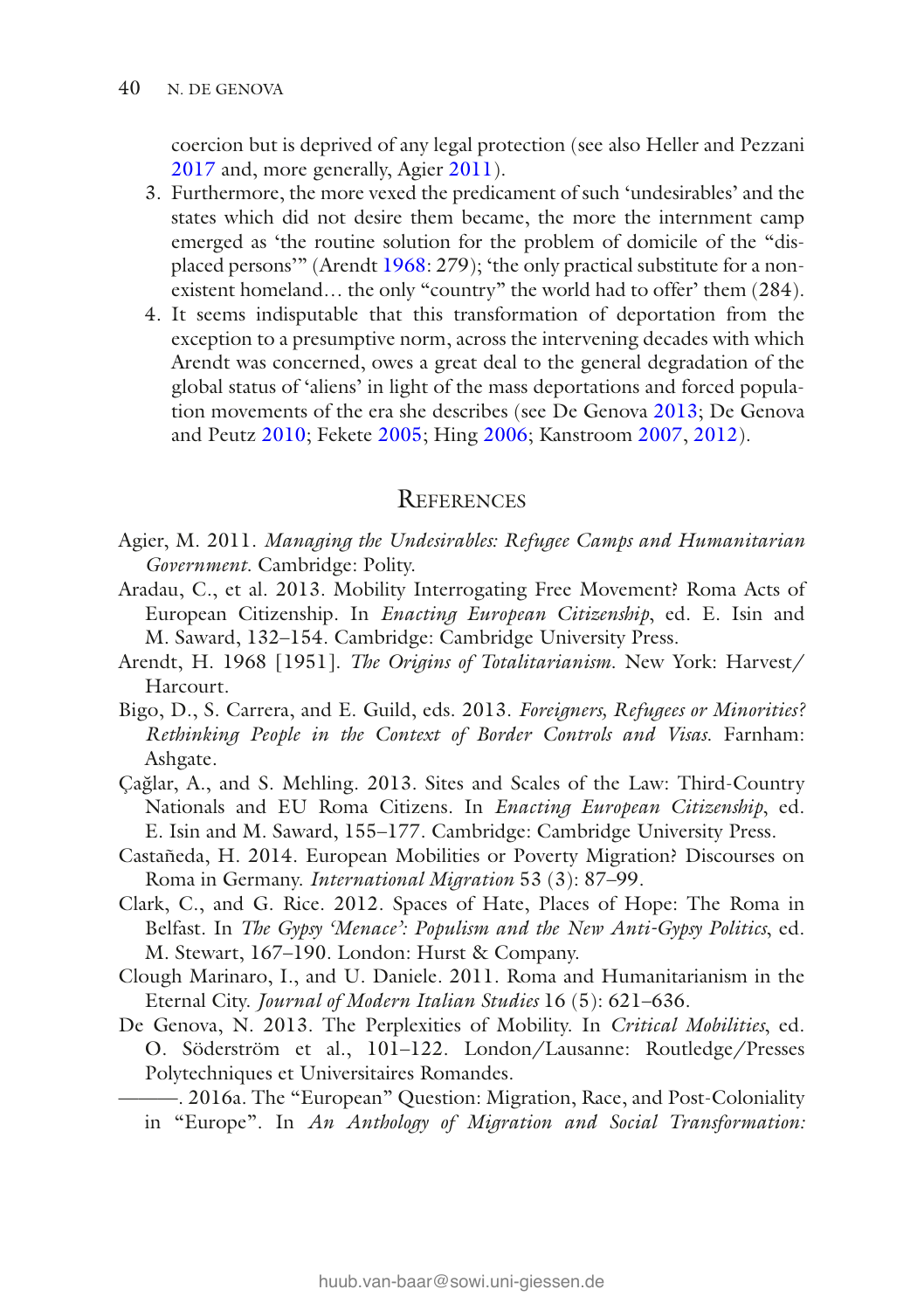*European Perspectives*, ed. A. Amelina, K. Horvath, and B. Meeus, 343–356. New York: Springer.

<span id="page-17-11"></span>———. 2016b. The European Question: Migration, Race, and Postcoloniality in Europe. *Social Text* 128: 75–102.

<span id="page-17-12"></span>———., ed. 2017. *The Borders of 'Europe': Autonomy of Migration, Tactics of Bordering*. Durham, NC: Duke University Press.

- <span id="page-17-13"></span>De Genova, N., and N. Peutz, eds. 2010. *The Deportation Regime: Sovereignty, Space, and the Freedom of Movement*. Durham, NC: Duke University Press.
- <span id="page-17-0"></span>Drakakis-Smith, A. 2007. Nomadism a Moving Myth? Policies of Exclusion and the Gypsy/Traveller Response. *Mobilities* 2 (3): 463–487.
- <span id="page-17-8"></span>European Commission. 2010. Communication from the Commission to the European Parliament, the Council, the European Economic and Social Committee of the Regions: The Social and Economic Integration of the Roma in Europe, April 7. Available at: [http://eur-lex.europa.eu/LexUriServ/](http://eur-lex.europa.eu/LexUriServ/LexUriServ.do?uri=COM:2010:0133:FIN:EN:PDF>) [LexUriServ.do?uri=COM:2010:0133:FIN:EN:PDF](http://eur-lex.europa.eu/LexUriServ/LexUriServ.do?uri=COM:2010:0133:FIN:EN:PDF>).

<span id="page-17-9"></span>———. 2011. Communication from the Commission to the European Parliament, the Council, the European Economic and Social Committee of the Regions: An EU Framework for National Roma Integration Strategies up to 2020, April 5. Available at: [http://ec.europa.eu/justice/policies/discrimination/docs/](http://ec.europa.eu/justice/policies/discrimination/docs/com_2011_173_en.pdf>) [com\\_2011\\_173\\_en.pdf](http://ec.europa.eu/justice/policies/discrimination/docs/com_2011_173_en.pdf>).

- <span id="page-17-10"></span>———. 2013. *EU and Roma* (last updated 5 November 2013). Available at: [http://ec.europa.eu/justice/discrimination/roma/index\\_en.htm.](http://ec.europa.eu/justice/discrimination/roma/index_en.htm>)
- <span id="page-17-14"></span><span id="page-17-1"></span>Fekete, L. 2005. *The Deportation Machine: Europe, Asylum, and Human Rights*. Special Issue of the *European Race Bulletin*, No. 51. London: Institute of Race Relations.
	- ———. 2014. Europe Against the Roma. *Race & Class* 55 (3): 60–70.
	- ———. 2016. Hungary: Power, Punishment and the "Christian-National Idea". *Race & Class* 57 (4): 39–53.
- <span id="page-17-3"></span><span id="page-17-2"></span>Fox, J. 2012. The Uses of Racism: Whitewashing New Europeans in the UK. *Ethnic and Racial Studies* 36 (11): 1871–1889.
- <span id="page-17-4"></span>Fox, J., L. Moroşanu, and E. Szilassy. 2012. The Racialization of the New European Migration to the UK. *Sociology* 46 (4): 680–695.
- <span id="page-17-7"></span>Garelli, G., and M. Tazzioli. 2016. *Tunisia as a Revolutionized Space of Migration*. Basingstoke: Palgrave Macmillan.
- <span id="page-17-5"></span>Grill, J. 2012. "It's Building Up to Something and It Won't Be Nice When It Erupts": Making of Roma Migrants in a "Multicultural" Scottish Neighborhood. *Focaal: Journal of Global and Historical Anthropology* 62: 42–54.

<span id="page-17-6"></span>———. 2017. "In England, They Don't Call You Black!" Migrating Racialisations and the Production of Roma Difference Across Europe. *Journal of Ethnic and Migration Studies*. [https://doi.org/10.1080/1369183X.2017.1329007.](https://doi.org/10.1080/1369183X.2017.1329007)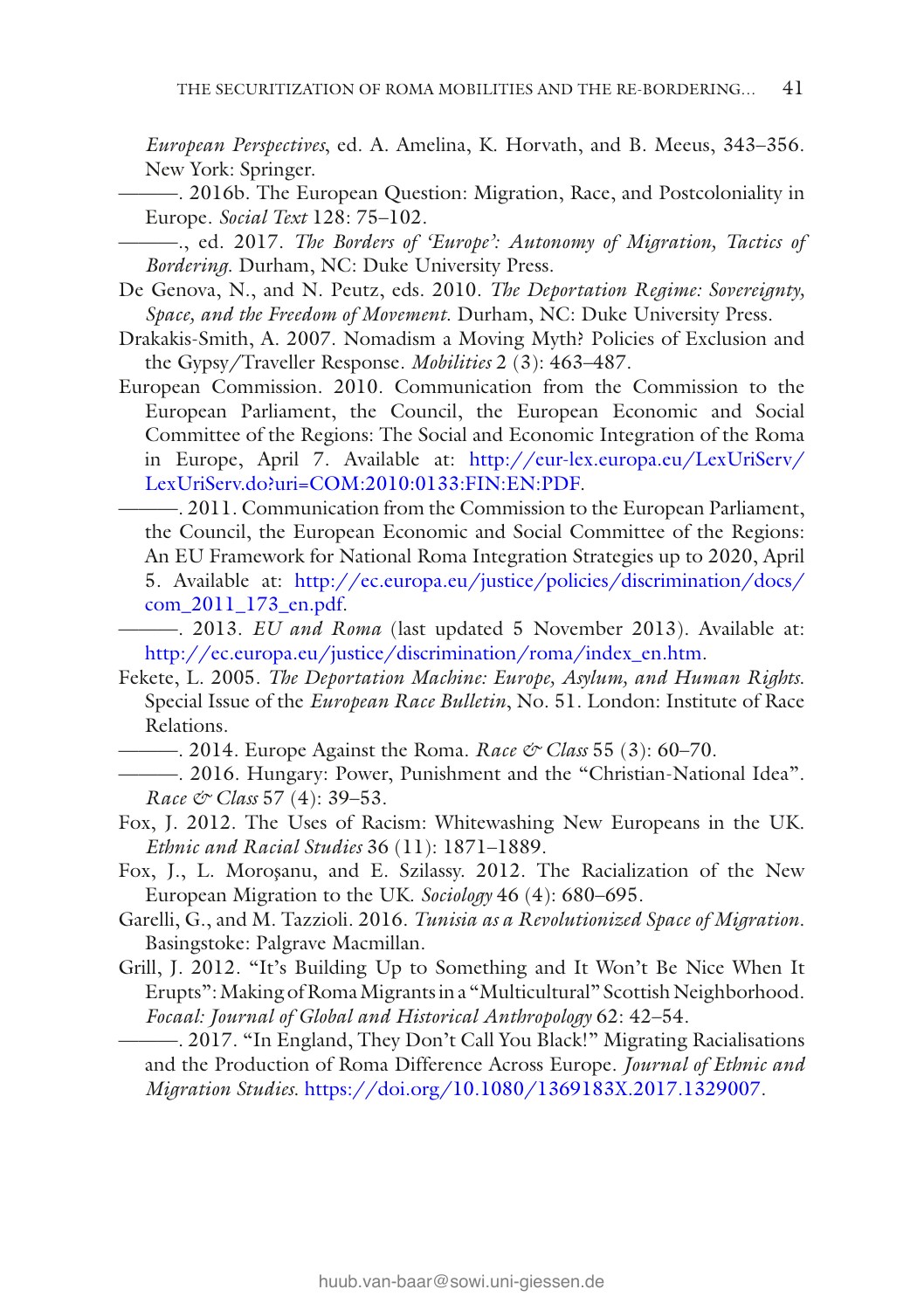- <span id="page-18-11"></span>Guglielmo, R., and T. Waters. 2005. Migrating Towards Minority Status: Shifting European Policy Towards Roma. *Journal of Common Market Studies* 43 (4): 763–785.
- <span id="page-18-13"></span>Guild, E., and S. Carrera. 2013. Introduction. International Relations, Citizenship and Minority Discrimination: Setting the Scene. In *Foreigners, Refugees or Minorities?* ed. D. Bigo, S. Carrera, and E. Guild, 1–29. Farnham: Ashgate.
- <span id="page-18-14"></span>Heller, Ch., and L. Pezzani. 2017. Liquid Traces: Investigating the Deaths of Migrants at the EU's Maritime Frontier. In *The Borders of 'Europe': Autonomy of Migration, Tactics of Bordering*, ed. N. De Genova, 95–119. Durham, NC: Duke University Press.
- <span id="page-18-0"></span>Hepworth, K. 2012. Abject Citizens: Italian 'Nomad Emergencies' and the Deportability of Roma. *Citizenship Studies* 16 (3–4): 431–449.

<span id="page-18-1"></span>———. 2014. Encounters with the Clandestino/a and the Nomad: The Emplaced and Embodied Constitution of (Non-)Citizenship. *Citizenship Studies* 18 (1): 1–14.

<span id="page-18-2"></span>———. 2015. *At the Edges of Citizenship: Security and the Constitution of Noncitizen Subjects*. Surrey: Ashgate.

- <span id="page-18-15"></span>Hing, B. 2006. *Deporting Our Souls: Values, Morality and Immigration Policy*. Cambridge: Cambridge University Press.
- <span id="page-18-10"></span>Kanstroom, D. 2007. *Deportation Nation: Outsiders in American History*. Cambridge, MA: Harvard University Press.

<span id="page-18-16"></span>———. 2012. *Aftermath: Deportation Law and the New American Diaspora*. Oxford: Oxford University Press.

- <span id="page-18-4"></span>Kóczé, A. 2017. Race, Migration and Neoliberalism: Distorted Notions of Roma Migration in European Public Discourses. *Social Identities*. [https://doi.org/1](https://doi.org/10.1080/13504630.2017.1335827) [0.1080/13504630.2017.1335827](https://doi.org/10.1080/13504630.2017.1335827).
- <span id="page-18-3"></span>Malkki, L. 1995. Refugees and Exile: From 'Refugee Studies' to the National Order of Things. *Annual Review of Anthropology* 24: 495–523.
- <span id="page-18-12"></span>McGarry, A. 2011. The Roma Voice in the European Union: Between National Belonging and Transnational Identity. *Social Movement Studies* 10 (3): 283–297.
- <span id="page-18-8"></span>Mezzadra, S. 2001. *Diritto di fuga: Migrazioni, cittadinanza, globalizzazione*. Verona: Ombre corte.

———. 2004. The Right to Escape. *Ephemera* 4 (3): 267–275.

- <span id="page-18-9"></span><span id="page-18-6"></span>Mirga, A. 2009. The Extreme Right and Roma and Sinti in Europe: A New Phase in the Use of Hate Speech and Violence? *Roma Rights* 1: 5–9.
- <span id="page-18-5"></span>Nacu, A. 2012. From Silent Marginality to Spotlight Scapegoating? A Brief Case Study of France's Policy Towards the Roma. *Journal of Ethnic and Migration Studies* 38 (8): 1323–1328.
- <span id="page-18-7"></span>Riedner, L. et al*.* 2016. 'Mobility' in New Keywords Collective (edited by N. De Genova and M. Tazzioli) 'Europe/Crisis: New Keywords of "the Crisis" in and of "Europe"' *Near Futures Online* 1(1), New York: Zone Books. Available at: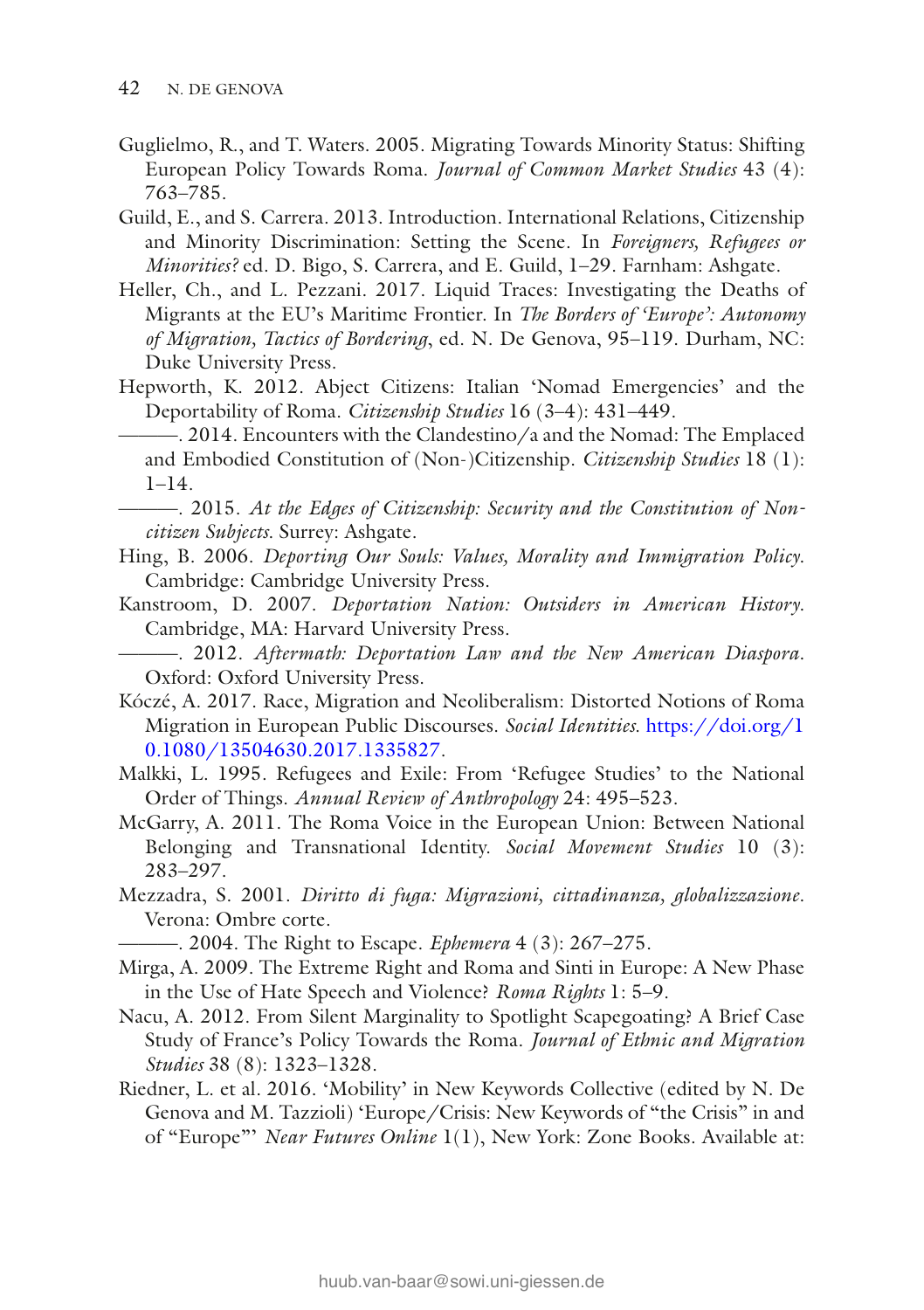[http://nearfuturesonline.org/europecrisis-new-keywords-of-crisis-in-and-of](http://nearfuturesonline.org/europecrisis-new-keywords-of-crisis-in-and-of-europe-part-6/)[europe-part-6/](http://nearfuturesonline.org/europecrisis-new-keywords-of-crisis-in-and-of-europe-part-6/). Accessed 1 Sept 2017.

- <span id="page-19-3"></span>Sardelić, J. 2017. In and Out from the European Margins: Reshuffling Mobilities and Legal Statuses of Roma Minorities Between the Post-Yugoslav Space and the European Union. *Social Identities*. [https://doi.org/10.1080/13504630.](https://doi.org/10.1080/13504630.2017.1335829) [2017.1335829.](https://doi.org/10.1080/13504630.2017.1335829)
- <span id="page-19-11"></span>Sigona, N., and N. Trehan. 2009. Introduction: Romani Politics in Neoliberal Europe. In *Romani Politics in Contemporary Europe: Poverty, Ethnic Mobilization and the Neoliberal Order*, ed. N. Sigona and N. Trehan, 1–20. New York: Palgrave Macmillan.
- <span id="page-19-12"></span>Simhandl, K. 2006. "Western Gypsies and Travellers" – "Eastern Roma": The Creation of Political Objects by the Institutions of the European Union. *Nations and Nationalism* 12 (1): 97–115.
- <span id="page-19-9"></span>Sohn-Rethel, A. 1978. *Intellectual and Manual Labour: A Critique of Epistemology*. London: The Macmillan Press.
- <span id="page-19-4"></span>Solimene, M. 2017. Challenging Europe's External Borders and Internal Boundaries: Bosnian *Xoraxané Xomá* on the Move in Roman peripheries and the Contemporary European Union. *Social Identities*. [https://doi.org/10.10](https://doi.org/10.1080/13504630.2017.1335828) [80/13504630.2017.1335828](https://doi.org/10.1080/13504630.2017.1335828).
- <span id="page-19-6"></span>Tazzioli, M. 2014. *Spaces of Governmentality: Autonomous Migration and the Arab Uprisings*. Lanham, MD: Rowman & Littlefield.
- <span id="page-19-8"></span>van Baar, H. 2011a. *The European Roma: Minority Representation, Memory and the Limits of Transnational Governmentality*. Amsterdam: F&N.
- <span id="page-19-10"></span><span id="page-19-0"></span>———. 2011b. Europe's Romaphobia: Problematization, Securitization, Nomadization. *Environment and Planning D: Society and Space* 29 (2): 203–212.
	- ———. 2014. The Centripetal Dimension of the EU's External Border Regime. *Etnofoor* 26 (2): 87–93.
	- ———. 2015. The Perpetual Mobile Machine of Forced Mobility. In *The Irregularization of Migration in Contemporary Europe: Detention, Deportation, Drowning*, ed. Y. Jansen, J. de Bloois, and R. Celikates, 71–86. Lanham, MD: Rowman & Littlefield.

<span id="page-19-5"></span><span id="page-19-1"></span>———. 2017a. Contained Mobility and the Racialization of Poverty in Europe: The Roma at the Development-Security Nexus. *Social Identities*. [https://doi.](https://doi.org/10.1080/13504630.2017.1335826) [org/10.1080/13504630.2017.1335826](https://doi.org/10.1080/13504630.2017.1335826).

<span id="page-19-2"></span>———. 2017b. Evictability and the Biopolitical Bordering of Europe. *Antipode* 49 (1): 212–230.

- <span id="page-19-7"></span>Walters, W. 2002. Deportation, Expulsion and the International Police of Aliens. *Citizenship Studies* 6 (3): 265–292.
- <span id="page-19-13"></span>Weber, L., and S. Pickering. 2011. *Globalization and Borders: Death at the Global Frontier*. London: Palgrave Macmillan.